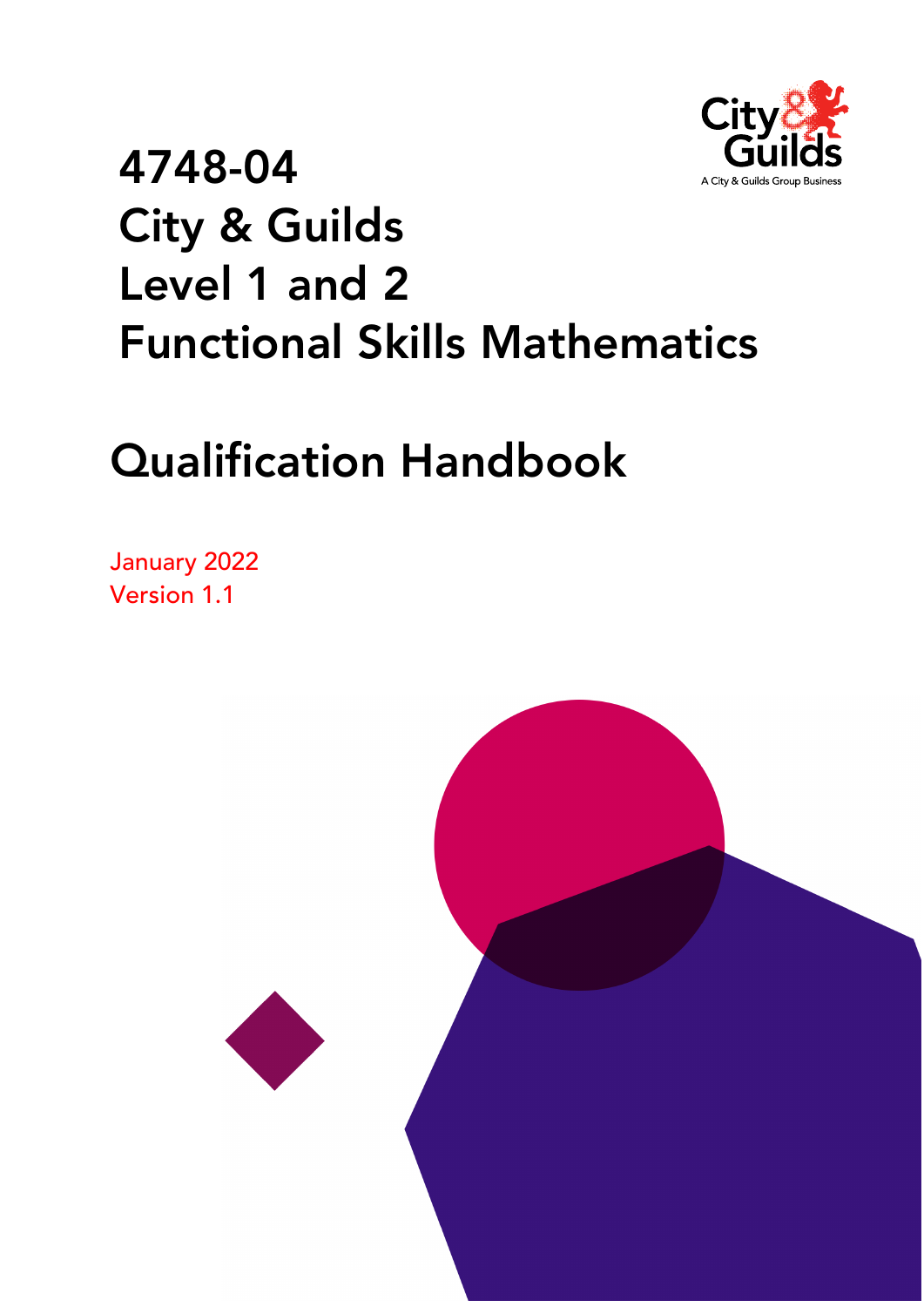### <span id="page-1-0"></span>Document change history

| Date          | Version | Page  | Section                                         | Change                                                                                                                       |
|---------------|---------|-------|-------------------------------------------------|------------------------------------------------------------------------------------------------------------------------------|
| Sept 19       | 1.0     | 9     | Resource<br>Requirements                        | Information added to clarify<br>requirements for centre staff<br>taking City & Guilds<br>qualifications.                     |
| Sept 19       | 1.0     | 10    | Examination<br>administration                   | Information updated on ensuring<br>candidates do not see the same<br>paper twice.                                            |
| Sept 19       | 1.0     | 15    | Permitted/prohibited<br>equipment               | Clarification on the types of<br>calculators permitted.                                                                      |
| Sept 19       | 1.0     | 16    | Permitted/prohibited<br>equipment               | Addition of dictionaries and<br>bilingual dictionaries to<br>permitted/prohibited equipment<br>table.                        |
| Sept 19       | 1.0     | 23    | Performance feedback                            | Content updated.                                                                                                             |
| <b>Jan 22</b> | 1.1     | 8     | Approval<br>Resource requirements<br>Appendix 1 | Updated references/hyperlinks<br>to the new C&G Quality<br>Assurance Standards<br>documents.                                 |
| <b>Jan 22</b> | 1.1     | 15,16 | Permitted/prohibited<br>equipment               | Updated guidance on calculators<br>- candidates may now use their<br>own calculator in the e-volve<br>onscreen examinations. |
| <b>Jan 22</b> | 1.1     | N/a   | All                                             | Hyperlinks updated throughout.                                                                                               |

Changes to the document are listed below.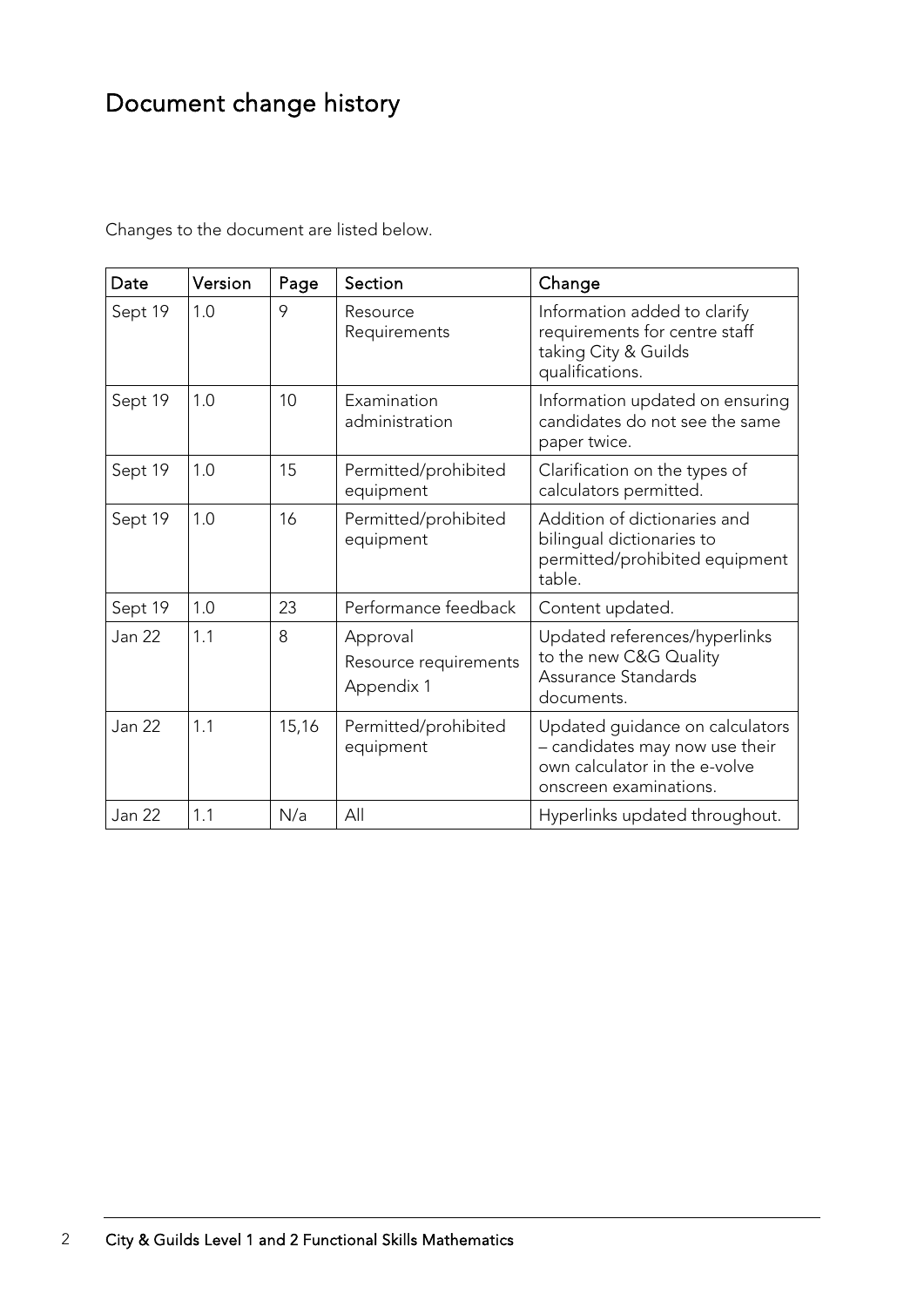### <span id="page-2-0"></span>Qualifications at a glance

| Industry area             | Skills for Work and Life                                                                                                                                                                                                                                                                   |
|---------------------------|--------------------------------------------------------------------------------------------------------------------------------------------------------------------------------------------------------------------------------------------------------------------------------------------|
| City & Guilds number      | 4748-04                                                                                                                                                                                                                                                                                    |
| Age group approved        | All ages                                                                                                                                                                                                                                                                                   |
| <b>Entry requirements</b> | None                                                                                                                                                                                                                                                                                       |
| Assessment                | 100% externally set and marked by City & Guilds.                                                                                                                                                                                                                                           |
| <b>TQT</b>                | GLH 55 hours<br>L1 TQT 61 hours<br>L2 TQT 66 hours                                                                                                                                                                                                                                         |
| Grading                   | Pass/fail                                                                                                                                                                                                                                                                                  |
|                           |                                                                                                                                                                                                                                                                                            |
| Approvals                 | Centres currently approved to deliver the 3748<br>suite of Functional Skills qualifications may apply<br>for fast-track approval on the 4748. Centres that<br>do not have approval for 3748 should apply for<br>the 4748 qualifications via a Qualification<br>Approval Application (QAP). |
|                           | Please note all centres must complete a self-<br>assessment form and assessment site log.                                                                                                                                                                                                  |

| Title and level                                                            | <b>Size</b><br>(GLH) | <b>TQT</b> | <b>City &amp; Guilds</b><br>number | Qualification<br>number |
|----------------------------------------------------------------------------|----------------------|------------|------------------------------------|-------------------------|
| City & Guilds Functional Skills<br>Qualification in Mathematics at Level 1 | 55                   | 61         | 4748-04                            | 603/4648/6              |
| City & Guilds Functional Skills<br>Qualification in Mathematics at Level 2 | 55                   | 66         | 4748-04                            | 603/4649/8              |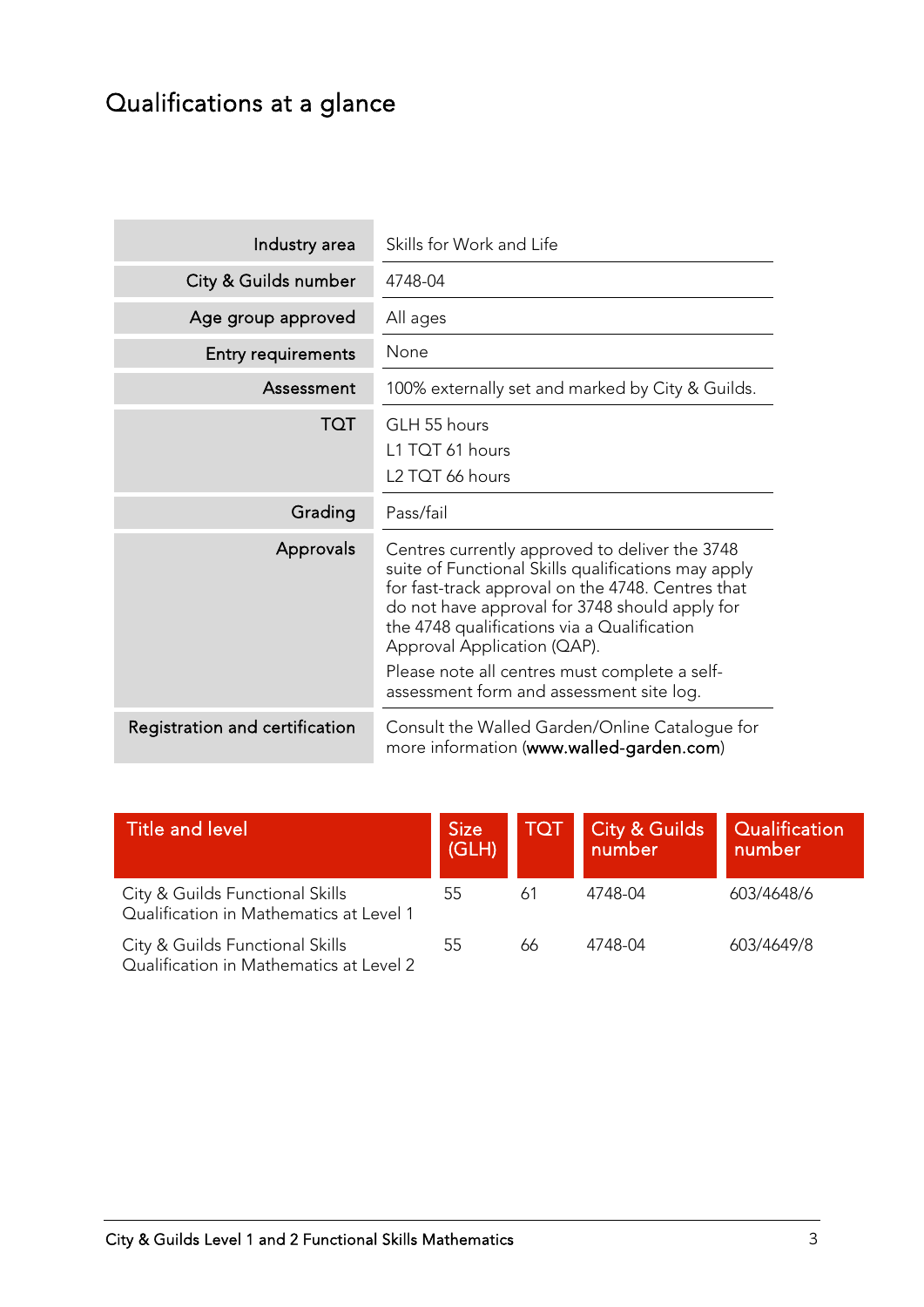### <span id="page-3-0"></span>**Contents**

|                           | Document change history        |    |  |
|---------------------------|--------------------------------|----|--|
|                           | Qualifications at a glance     |    |  |
| Contents                  |                                | 4  |  |
| Introduction              |                                | 5  |  |
| 2                         | Centre requirements            | 8  |  |
| 3                         | Delivering the qualifications  |    |  |
| Assessment<br>4           | 13                             |    |  |
| 5                         | Performance feedback           |    |  |
| Access and Inclusion<br>6 | 24                             |    |  |
| Appendix 1                | Sources of general information | 26 |  |
| Appendix 2                | 27                             |    |  |
|                           |                                |    |  |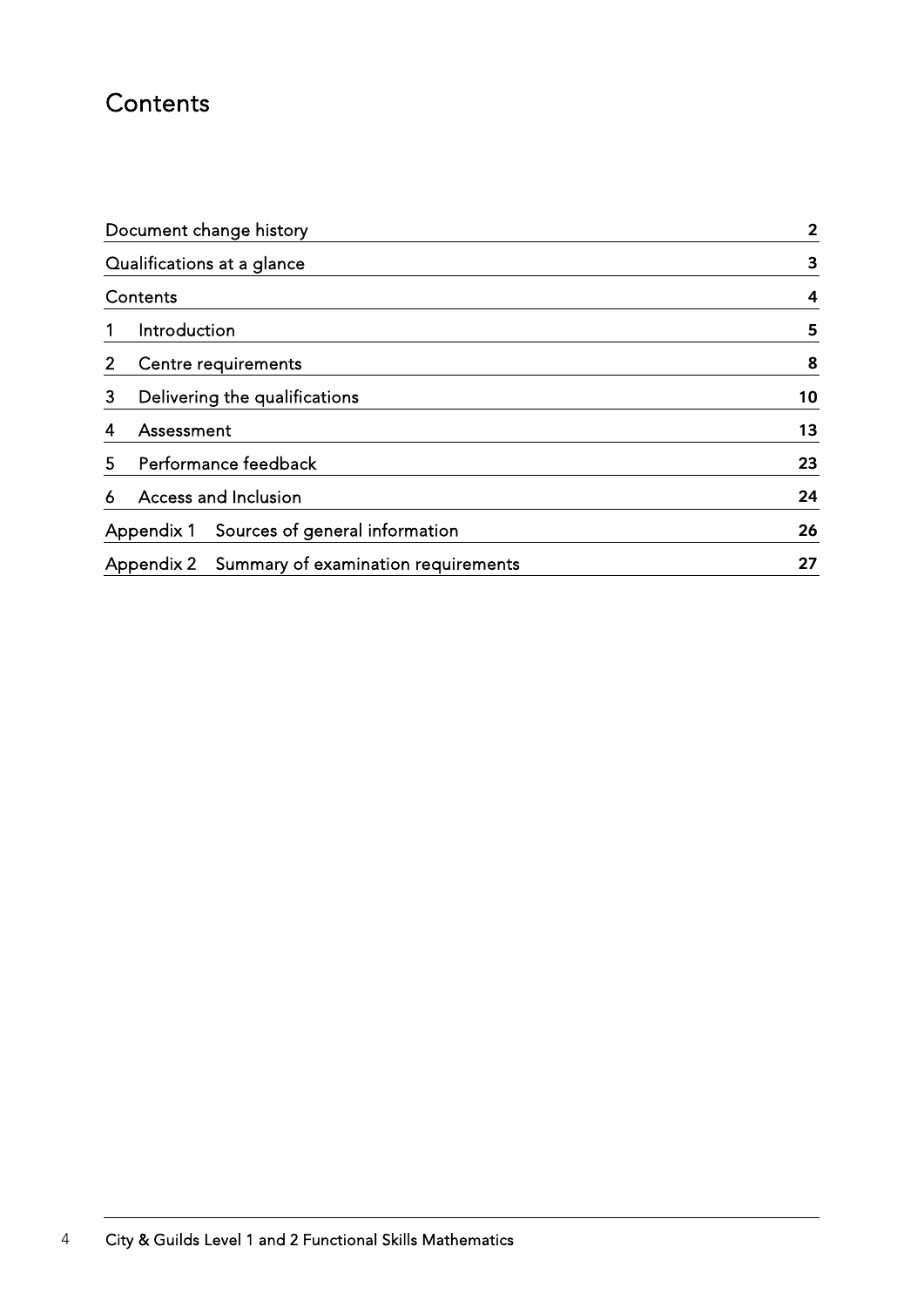# <span id="page-4-0"></span>1 Introduction

#### What are the qualifications about?

These qualifications have been designed to meet the content, conditions and requirements set out by the Department for Education (DfE) and Ofqual in the following publications,

- [Subject content for functional skills: Mathematics,](https://assets.publishing.service.gov.uk/government/uploads/system/uploads/attachment_data/file/684807/Functional_Skills_Subject_Content_Mathematics.pdf) Ref: DFE-00046-2018
- [Functional Skills Mathematics Conditions and Requirements \(Ofqual\)](https://assets.publishing.service.gov.uk/government/uploads/system/uploads/attachment_data/file/720475/functional-skills-mathematics-conditions-and-requirements.pdf)
- [Functional Skills Mathematics Guidance \(Ofqual\)](https://assets.publishing.service.gov.uk/government/uploads/system/uploads/attachment_data/file/730687/functional-skills-mathematics-guidance.pdf)

This handbook must be read in conjunction with the document [Functional Skills 4748](https://www.cityandguilds.com/-/media/productdocuments/skills_for_work_and_life/english_mathematics_and_ict_skills/4748/centre_documents/functional-skills-4748-instructions-for-conducting-examinations-v1-4-pdf.ashx)  [Mathematics and English Level 1 and 2: Instructions for conducting examinations.](https://www.cityandguilds.com/-/media/productdocuments/skills_for_work_and_life/english_mathematics_and_ict_skills/4748/centre_documents/functional-skills-4748-instructions-for-conducting-examinations-v1-4-pdf.ashx)

| Area                                             | <b>Description</b>                                                                                                                                                                                                                                                                                                                                                                                                                                                                                                                                                                                                                                                                                                                                                   |
|--------------------------------------------------|----------------------------------------------------------------------------------------------------------------------------------------------------------------------------------------------------------------------------------------------------------------------------------------------------------------------------------------------------------------------------------------------------------------------------------------------------------------------------------------------------------------------------------------------------------------------------------------------------------------------------------------------------------------------------------------------------------------------------------------------------------------------|
| Who are the<br>qualifications for?               | These qualifications are for learners of all ages. They are suitable<br>for adults and young people across a wide range of settings,<br>including those on apprenticeships. Note these qualifications are<br>only available to centres and learners in England.                                                                                                                                                                                                                                                                                                                                                                                                                                                                                                      |
| What do the<br>qualifications cover?             | These qualifications are designed to recognise the achievement<br>of underpinning skills, problem solving and decision making at<br>Level 1 and Level 2 in Mathematics.<br>Studying Functional Skills qualifications in Mathematics at Level 1<br>and 2 will help learners to gain confidence and fluency in, and a<br>positive attitude towards, mathematics. The qualifications cover<br>three content areas:<br>Using numbers and the number system<br>Using common measures, shape and space<br>Handling data and information<br>Learners will be able to demonstrate their confidence in using<br>mathematics when they can demonstrate a sound grasp of<br>mathematical knowledge and skills and apply this to solve<br>straightforward mathematical problems. |
| What opportunities for<br>progression are there? | Learners who achieve the qualification at Level 1 may progress to<br>Functional Skills Mathematics at Level 2 or may go on to study<br>other qualifications in mathematics.<br>The Level 2 qualification should provide a foundation for<br>progression into employment or further technical education and<br>develop skills for everyday life. In some contexts, Functional Skills<br>qualifications will also play a part in the Government's<br>accountability systems.                                                                                                                                                                                                                                                                                           |
| Who did we develop<br>the qualifications with?   | These qualifications have been developed in collaboration with<br>employers, training providers, teachers and a range of subject<br>matter experts.                                                                                                                                                                                                                                                                                                                                                                                                                                                                                                                                                                                                                  |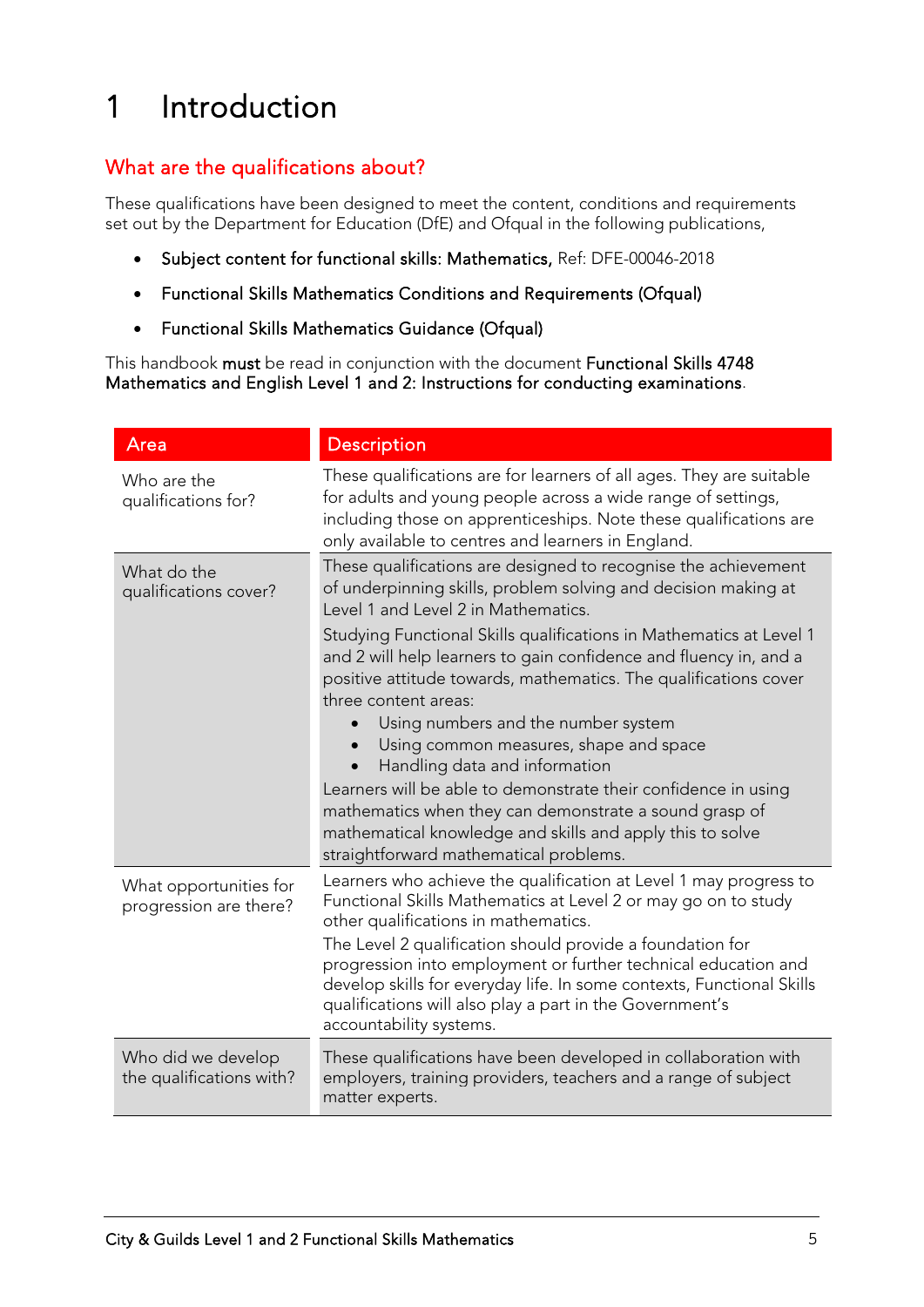#### Qualification purpose

These are qualifications for work, study and life. Achievement of these qualifications demonstrates a sound grasp of mathematical skills at the appropriate level and the ability to apply mathematical thinking effectively to solve problems successfully in the workplace and in other real-life situations.

#### Qualification structure

The table below shows the qualification structure and component numbers for each level:

| <b>Qualification title</b>                                                    | Component number                          | Component title                          |
|-------------------------------------------------------------------------------|-------------------------------------------|------------------------------------------|
| City & Guilds Functional Skills<br>Qualification in Mathematics at<br>Level 1 | 4748-219 (paper) or<br>4748-119 (e-volve) | <b>Functional Mathematics at Level 1</b> |
| City & Guilds Functional Skills<br>Qualification in Mathematics at<br>Level 2 | 4748-220 (paper) or<br>4748-120 (e-volve) | <b>Functional Mathematics at Level 2</b> |

#### Learner entry requirements

There are no entry requirements for these qualifications and no formal age restrictions.

#### Requirements for certification

The qualifications at Level 1 and Level 2 are 100% externally assessed. There is one summative assessment at each level. Candidates who meet the criteria to be awarded a Pass will receive a qualification certificate.

#### Total Qualification Time

Total Qualification Time (TQT) is the total amount of time, in hours, expected to be spent by a Learner to achieve a qualification. It includes guided learning hours (which are listed separately) and hours spent in preparation, study and assessment.

|                                                           | GLH - | $-TOT$ |
|-----------------------------------------------------------|-------|--------|
| Functional Skills qualification in Mathematics at Level 1 | 55.   |        |
| Functional Skills qualification in Mathematics at Level 2 | .55   | 66     |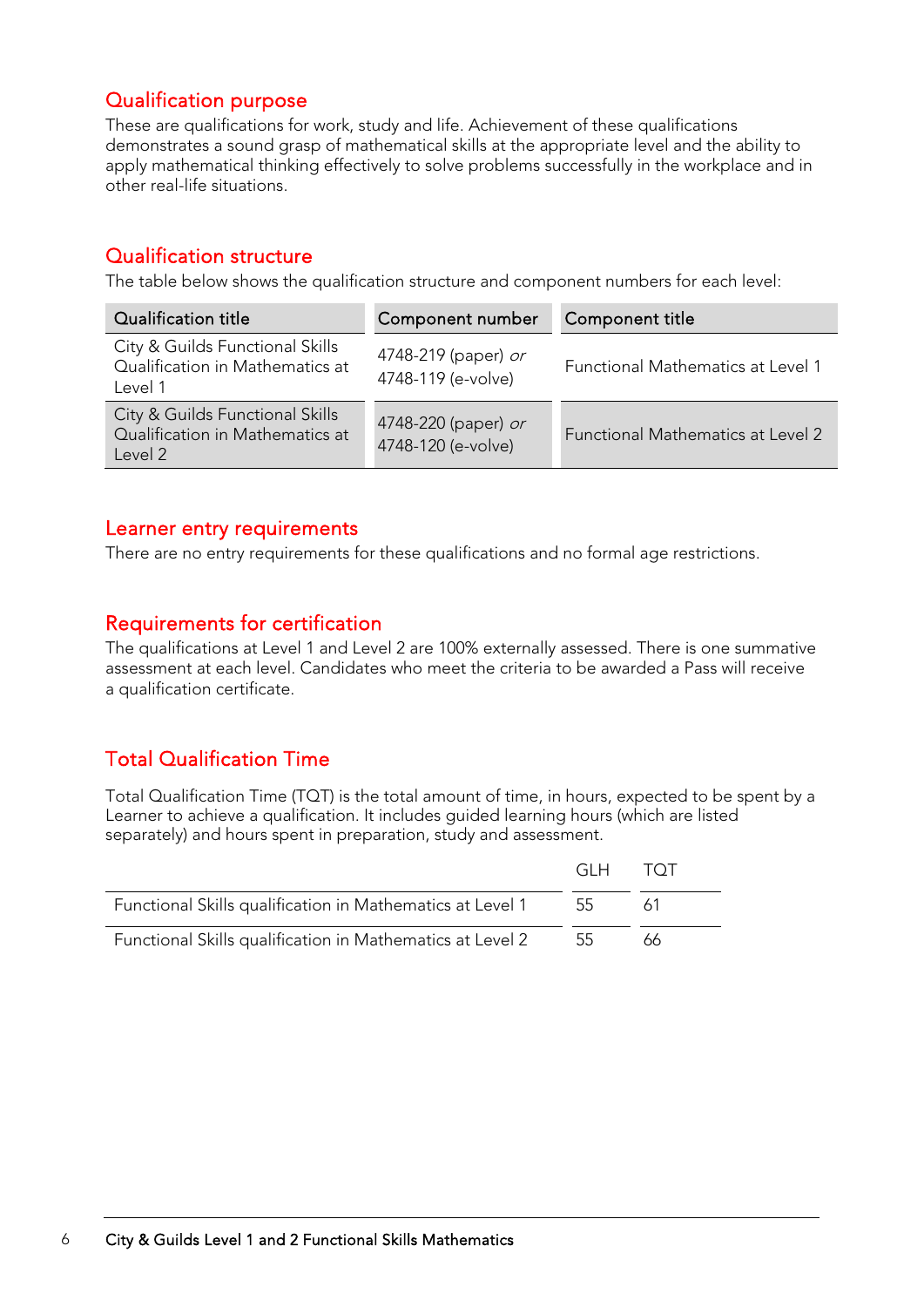#### Support materials

The following resources will be available for these qualifications:

| Description                                                                 | How to access                                 |
|-----------------------------------------------------------------------------|-----------------------------------------------|
| Sample assessments, delivery guides<br>and assessment preparation materials | 4748 Functional Skills qualifications webpage |

City & Guilds also offers a substantial range of teaching and learning resources to support the development of mathematics in all settings. For further information about these resources, please see [cityandguilds.com/mathsandenglish.](http://www.cityandguilds.com/mathsandenglish)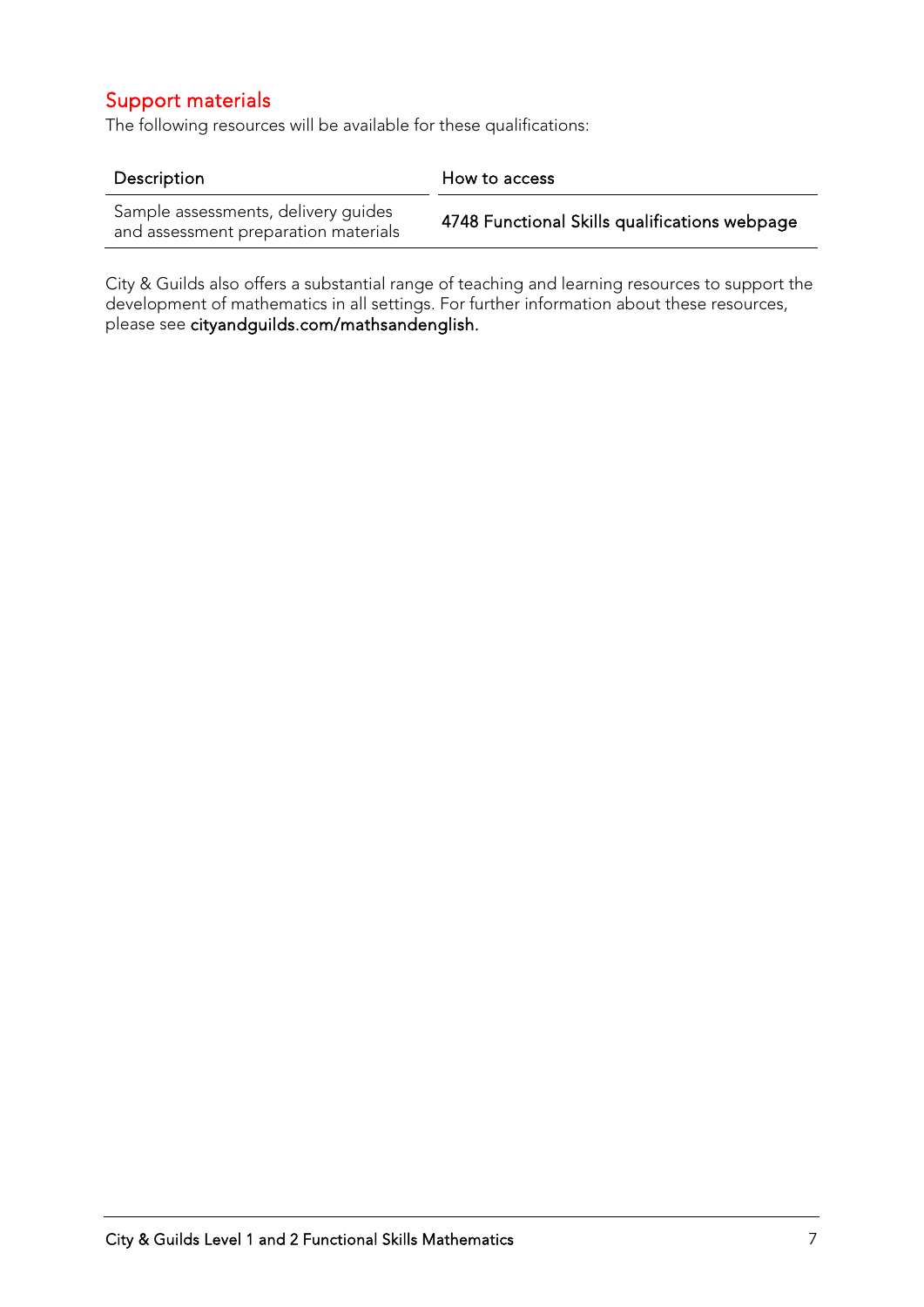# <span id="page-7-0"></span>2 Centre requirements

#### Approval

To offer these qualifications, new centres will need to gain both centre and qualification approval. Please refer to the document [Quality Assurance Standards: Centre Approval](https://www.cityandguilds.com/-/media/ilm-website/sharepoint-documents/_published-documents/qas-centre-approval-process-pdf.ashx?la=en&hash=990ED9AD884A4BEF59DCB03477E94F0FBB0D027F)  [Process](https://www.cityandguilds.com/-/media/ilm-website/sharepoint-documents/_published-documents/qas-centre-approval-process-pdf.ashx?la=en&hash=990ED9AD884A4BEF59DCB03477E94F0FBB0D027F) for further information.

#### Resource requirements

#### Centre staffing

Staff involved in the teaching of these qualifications must:

- be personally competent in the subject being taught
- have a detailed understanding of the qualification specifications and assessment requirements
- be familiar with the quidance in the [Quality Assurance Standards: Centre Handbook.](https://www.cityandguilds.com/-/media/ilm-website/sharepoint-documents/_published-documents/qas-centre-handbook-pdf.ashx?la=en&hash=4A5447E601FBB9B560AAE285C5ECD56173ED22DA)

As stated in the [Quality Assurance Standards: Centre Handbook,](https://www.cityandguilds.com/-/media/ilm-website/sharepoint-documents/_published-documents/qas-centre-handbook-pdf.ashx?la=en&hash=4A5447E601FBB9B560AAE285C5ECD56173ED22DA) centre staff cannot undertake a City & Guilds qualification while they are teaching or assessing that qualification.

Centres must inform the Quality Delivery Teams if they wish to register a member of staff to take a Functional Skills mathematics qualification. This must be done before they complete any assessments. Failure to notify City & Guilds could affect the Qualification Approval Risk status and/or may constitute malpractice.

#### Teaching qualifications and subject specialist qualifications

There is no requirement to hold any specific teaching or subject specialist qualification in order to be involved in the teaching of Functional Skills Mathematics Levels 1 and 2. Nevertheless, staff involved in any of these functions must be secure in their personal numeracy skills and fully able to understand the qualification requirements. We therefore strongly recommend that centre staff work towards an appropriate subject specialist qualification if they do not already hold one.

#### Continuing professional development (CPD)

Centres are expected to support their staff in ensuring that their knowledge and practice remains current. This includes currency within mathematics education and best practice in delivery, mentoring, training, assessment and quality assurance. Centres should also take account of any national, international policy and legislative developments.

#### Support for centres

City & Guilds supports centres in the delivery of Level 1 and 2 Functional Skills Mathematics. Further support is provided in the form of teaching and learning materials such as SmartScreen and e-Functional Skills. City & Guilds also runs network events to provide ongoing support to centre staff.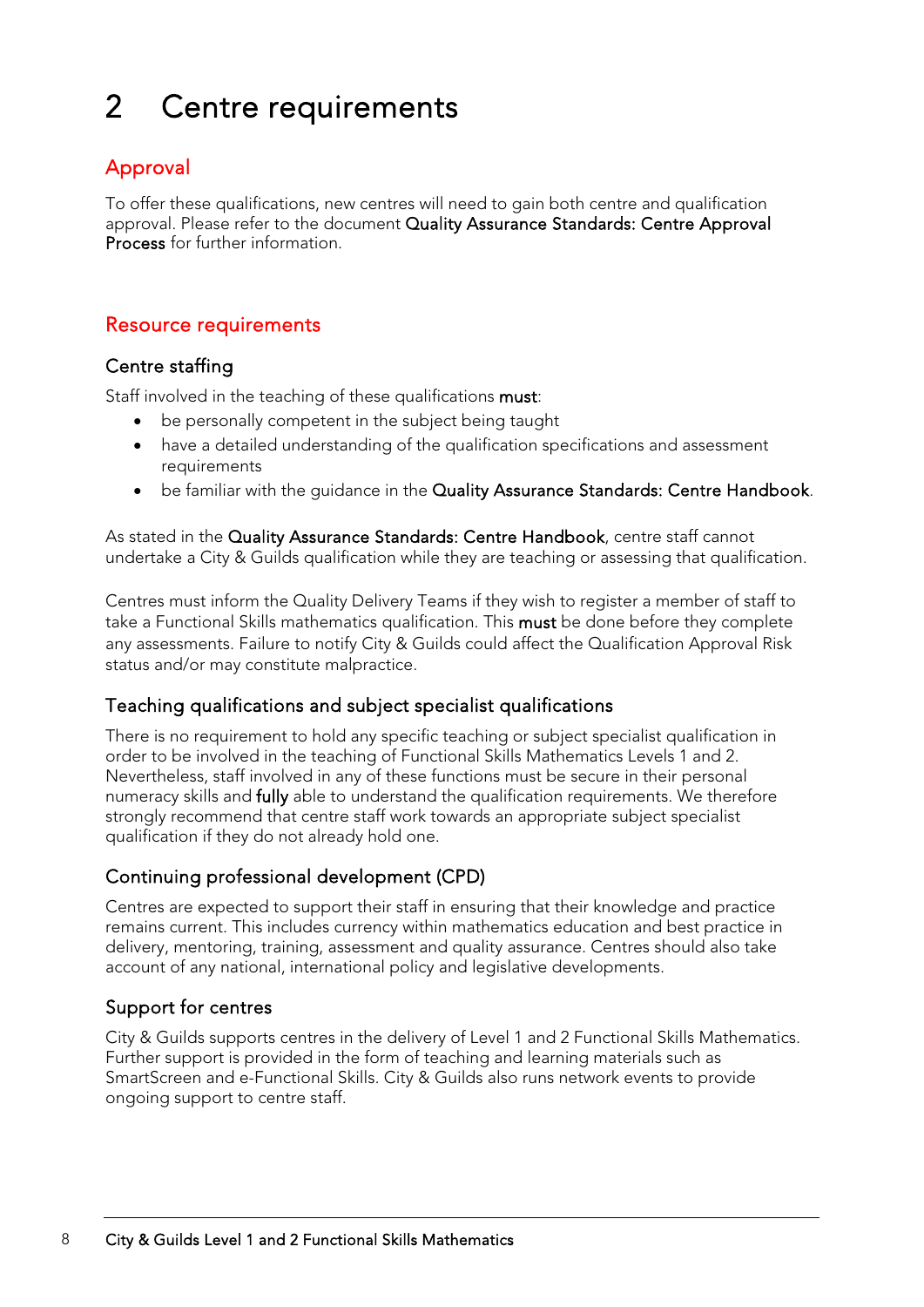#### External assessment

To meet the assessment conduct requirements for these qualifications, the centre must ensure that each of the following roles are undertaken:

- Head of Centre
- Exams officer
- Invigilator(s).

These roles and all other information relating to the administration and invigilation of examinations are included in the document [Functional Skills 4748 Mathematics and English](https://www.cityandguilds.com/-/media/productdocuments/skills_for_work_and_life/english_mathematics_and_ict_skills/4748/centre_documents/functional-skills-4748-instructions-for-conducting-examinations-v1-4-pdf.ashx)  [Level 1 and 2: Instructions for conducting examinations.](https://www.cityandguilds.com/-/media/productdocuments/skills_for_work_and_life/english_mathematics_and_ict_skills/4748/centre_documents/functional-skills-4748-instructions-for-conducting-examinations-v1-4-pdf.ashx)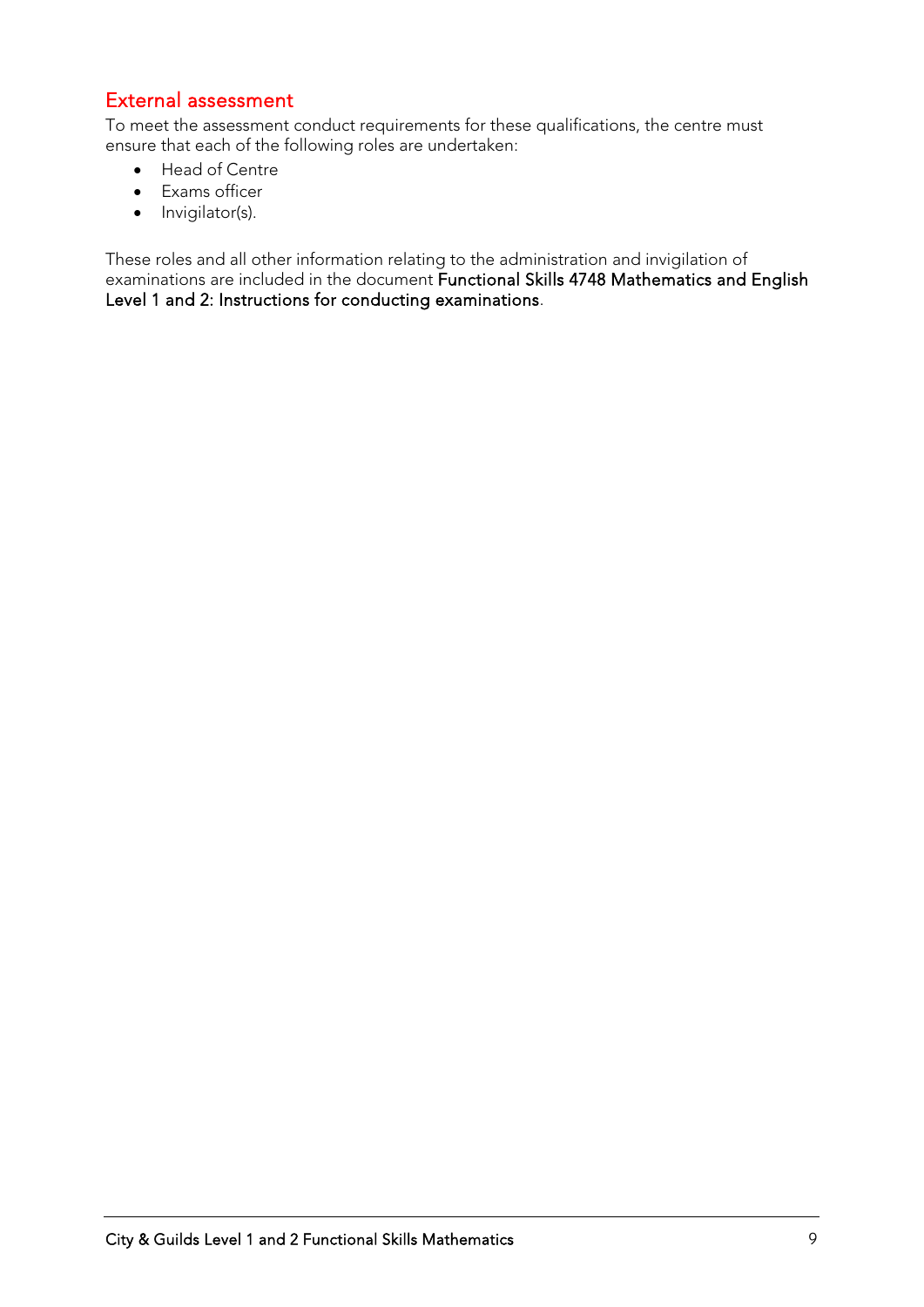# <span id="page-9-0"></span>3 Delivering the qualifications

#### Initial assessment and induction

An initial assessment of each learner should be made before the start of their programme to ensure they work towards the qualification at the appropriate level.

This process should identify if the learner has any specific learning needs and any support and guidance they may need when working towards their qualification.

We recommend that centres provide an induction programme, so learners fully understand the requirements of the qualification they are working towards, their responsibilities as a learner, and the responsibilities of the centre.

#### Delivery strategies

Centre staff should familiarise themselves with the structure, content and assessment requirements of the qualification(s) before designing a course programme.

Centres should design course programmes in a way that:

- best meets the needs and capabilities of their learners
- satisfies the requirements of the qualification(s).

Tutors should recognise and emphasise the interconnectedness of the three different subject areas of mathematics set out in the subject content, namely number and the number system; common measures, shape and space; and information and data. At each level the level of difficulty of mathematical problem-solving increases as does the number and extent of connections made within the content.

In addition to the problem-solving aspect, tutors should also ensure that core knowledge and skills are secure in their learners. Tutors must ensure that learners are able to demonstrate underpinning knowledge and skills and problem solving both with and without a calculator.

#### Examination administration

There are two options available for the delivery of the externally assessed components:

- paper-based
- onscreen through e-volve

When deciding which delivery method/medium to use, centre staff should think carefully about their learners' individual needs, preferences and normal ways of working, rather than simply choosing the one that is administratively more convenient for the centre.

Both are available on demand, but exam sittings must be booked in advance.

It is a requirement of the qualification that a candidate does not see the same exam version more than once. Where a candidate is entered for a resit, and they have taken all the available assessment versions, the booking will not be processed, and the centre will be notified by Customer Services. The candidate can be booked on the alternative medium, eg. a candidate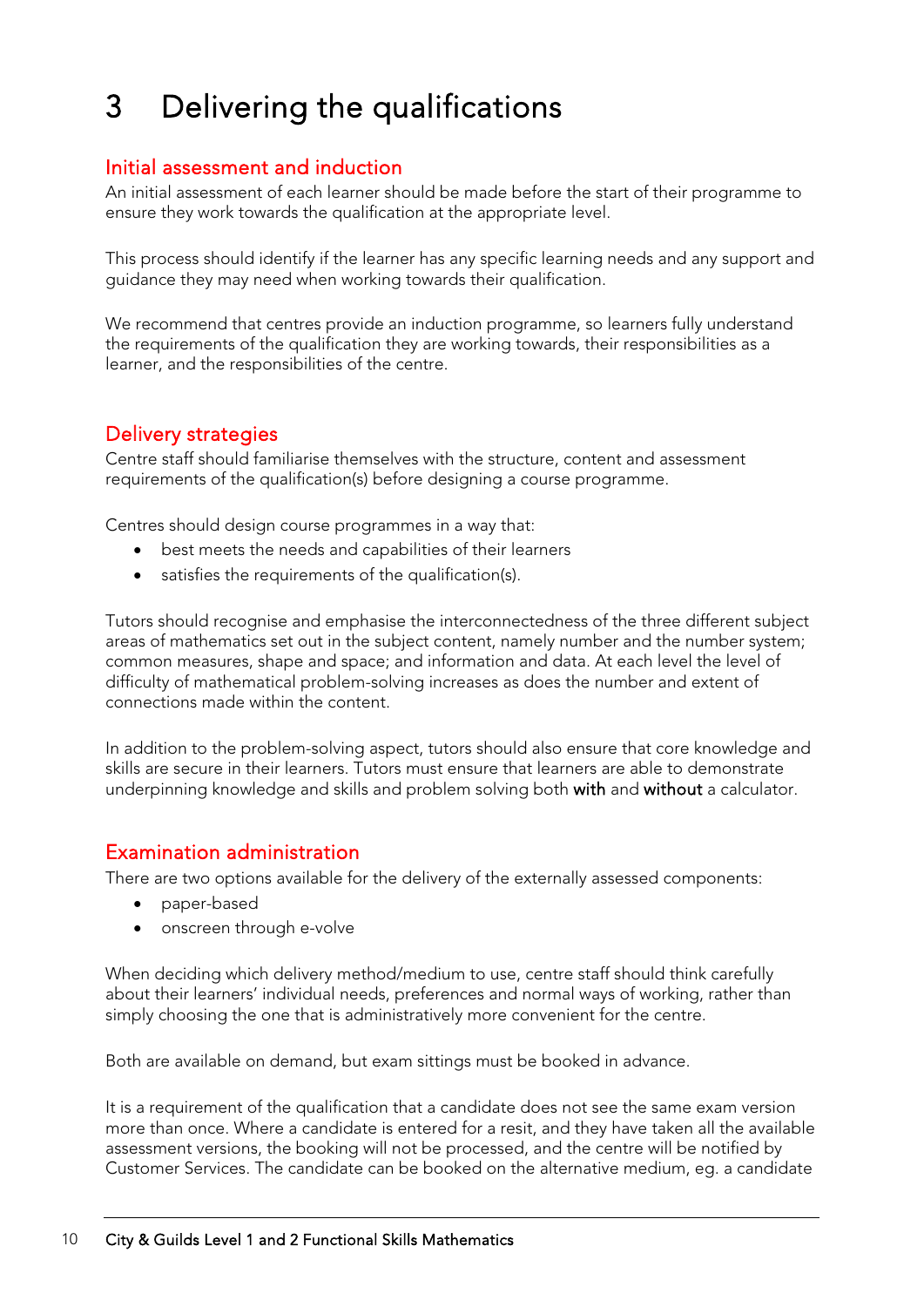who has taken all the available versions of the paper-based exams can be booked for an onscreen exam and vice versa.

Alternatively, the centre will be advised when a new exam version becomes available either on paper or e-volve, so that they can re-book for that candidate at that time.

As we launch the qualifications, we will be operating a phased release of exam versions to allow for the awarding process to take place. This means that there will be fewer versions of the exams available, and we recommend that candidates are prepared thoroughly before being entered for an exam to reduce the risk of resit opportunities not being available. Candidates should not be entered for a resit before they have received their results.

Late entries are not permitted.

All conduct arrangements relating to the administration and invigilation of the external assessments are found in the document [Functional Skills 4748 Mathematics and English](https://www.cityandguilds.com/-/media/productdocuments/skills_for_work_and_life/english_mathematics_and_ict_skills/4748/centre_documents/functional-skills-4748-instructions-for-conducting-examinations-v1-4-pdf.ashx)  [Level 1 and 2: Instructions for conducting examinations.](https://www.cityandguilds.com/-/media/productdocuments/skills_for_work_and_life/english_mathematics_and_ict_skills/4748/centre_documents/functional-skills-4748-instructions-for-conducting-examinations-v1-4-pdf.ashx)

#### Results processing of external assessments

Under usual circumstances results are processed and issued within 20 working days after the completed work has been received by City & Guilds.

Please be aware that as new assessment versions are introduced ALL candidate results for those versions will be held until we have received a representative number of completed exam scripts and completed an analysis of the live results to ensure that the pass boundary is set correctly. This is an important step to ensure that the pass mark set is a fair and accurate reflection of the pass standard.

As a result of this, there may be an impact on our ability to issue results within our standard 20 working-day turnaround. Whilst we will do everything we can to issue results promptly and within 20 working-days, please be aware that results may take up 32 working days.

If you have any specific queries please contact centresupport@cityandquilds.com for further information.

#### Enquiries about results

The services available for enquiries about results include a review of marking and feedback report. Requests must be submitted within the specified period after the publication of results for individual assessments. For further details of enquiries about results services, please visit the *[Appeals](https://www.cityandguilds.com/delivering-our-qualifications/centre-development/centre-document-library/policies-and-procedures/appeals)* section of the City & Guilds website.

#### **Malpractice**

I

Please refer to the City & Guilds guidance document [Managing cases of suspected](https://www.cityandguilds.com/-/media/cityandguilds-site/documents/delivering-our-qualifications/cdl/malpractice/managing-cases-of-suspected-malpractice-in-examinations-and-assessments.ashx?la=en&hash=EC0E5D167FB946A40E53B240D24034B191EABEDB)  [malpractice in examinations and assessments.](https://www.cityandguilds.com/-/media/cityandguilds-site/documents/delivering-our-qualifications/cdl/malpractice/managing-cases-of-suspected-malpractice-in-examinations-and-assessments.ashx?la=en&hash=EC0E5D167FB946A40E53B240D24034B191EABEDB) This document sets out the procedures to be followed in identifying and reporting malpractice by candidates and/or centre staff and the actions which City & Guilds may subsequently take. The document includes examples of candidate and centre malpractice and explains the responsibilities of centre staff to report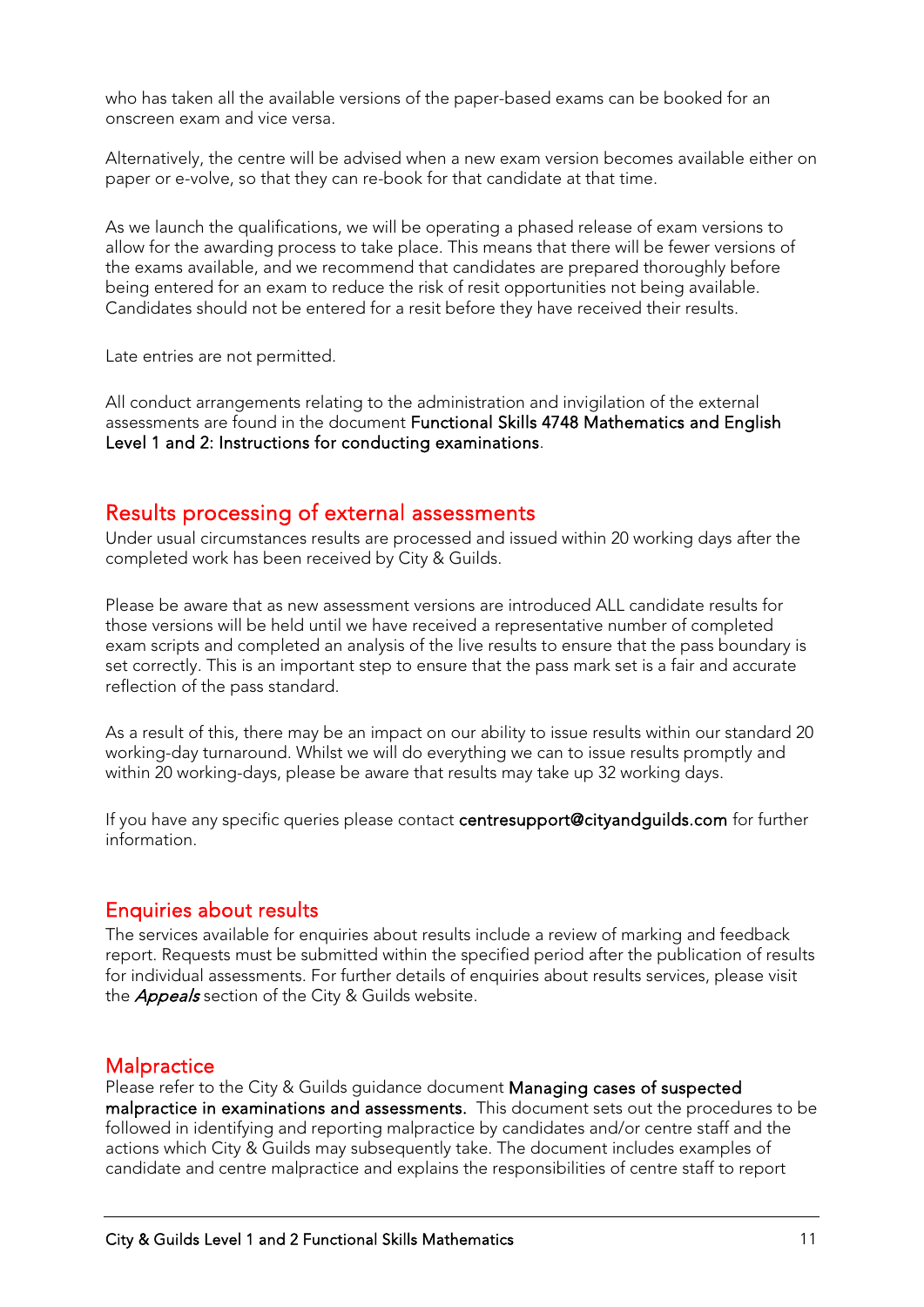actual or suspected malpractice. Centres can access this document on the City & Guilds website.

Examples of candidate malpractice are detailed below (please note that this is not an exhaustive list):

- falsification of assessment evidence or results documentation
- plagiarism of any nature
- collusion with others
- copying from another candidate (including the use of ICT to aid copying), or allowing work to be copied
- deliberate destruction of another's work
- false declaration of authenticity in relation to assessments
- impersonation.

These actions constitute malpractice, for which a penalty (eg disqualification from the assessment) will be applied.

Where suspected malpractice is identified by a centre after the candidate has signed the declaration of authentication, the Head of Centre must submit full details of the case to City & Guilds at the earliest opportunity. Please refer to the form in the document [Managing cases](https://www.cityandguilds.com/-/media/cityandguilds-site/documents/delivering-our-qualifications/cdl/malpractice/managing-cases-of-suspected-malpractice-in-examinations-and-assessments.ashx?la=en&hash=EC0E5D167FB946A40E53B240D24034B191EABEDB)  [of suspected malpractice in examinations and assessments.](https://www.cityandguilds.com/-/media/cityandguilds-site/documents/delivering-our-qualifications/cdl/malpractice/managing-cases-of-suspected-malpractice-in-examinations-and-assessments.ashx?la=en&hash=EC0E5D167FB946A40E53B240D24034B191EABEDB)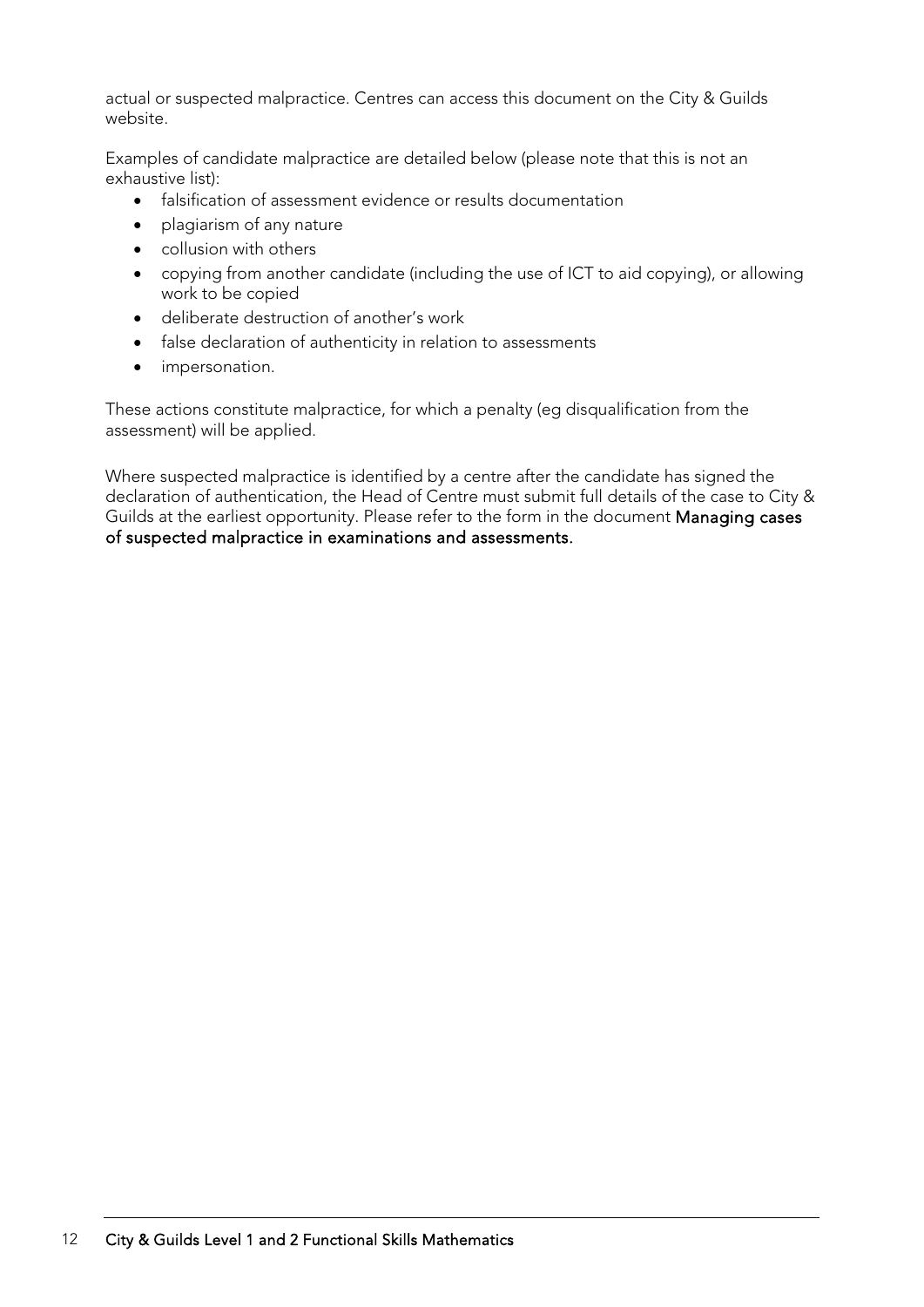## <span id="page-12-0"></span>4 Assessment

#### Assessment model

The qualifications at levels 1 and 2 are each made up of a single assessment component comprising of two sections:

- non-calculator section (25% of total marks)
- calculator section (75% of total marks)

The final grade is based on the total marks achieved for both sections.

The assessments are summative and externally set and marked by City & Guilds.

#### **Availability**

No fixed assessment dates. The assessments are on demand but must be ordered from City & Guilds in advance.

There are two options available for the delivery of the exams:

- paper-based (at least 14 days' notice needed)
- onscreen (at least 30 minutes' notice needed)

It is a requirement of the qualification that a candidate does not see the same assessment more than once. Where a candidate is entered for a resit and they have already taken all available assessment versions, the booking will not be processed and the centre will be notified.

No late entries are permitted.

#### Assessment conditions

I

These assessments must be conducted in line with the conditions specified in the document [Functional Skills 4748 Mathematics and English Level 1 and 2: Instructions for conducting](https://www.cityandguilds.com/-/media/productdocuments/skills_for_work_and_life/english_mathematics_and_ict_skills/4748/centre_documents/functional-skills-4748-instructions-for-conducting-examinations-v1-4-pdf.ashx)  [examinations.](https://www.cityandguilds.com/-/media/productdocuments/skills_for_work_and_life/english_mathematics_and_ict_skills/4748/centre_documents/functional-skills-4748-instructions-for-conducting-examinations-v1-4-pdf.ashx)

#### Learning aims and outcomes

Functional Skills mathematics qualifications at levels 1 and 2 should:

- Indicate that students can demonstrate their ability in mathematical skills and their ability to apply these, through appropriate reasoning and decision making, to solve realistic problems of increasing complexity.
- Introduce students to new areas of life and work so that they are exposed to concepts and problems which, while not of immediate concern, may be of value in later life; and
- Enable students to develop an appreciation of the role played by mathematics in the world of work and life in generally.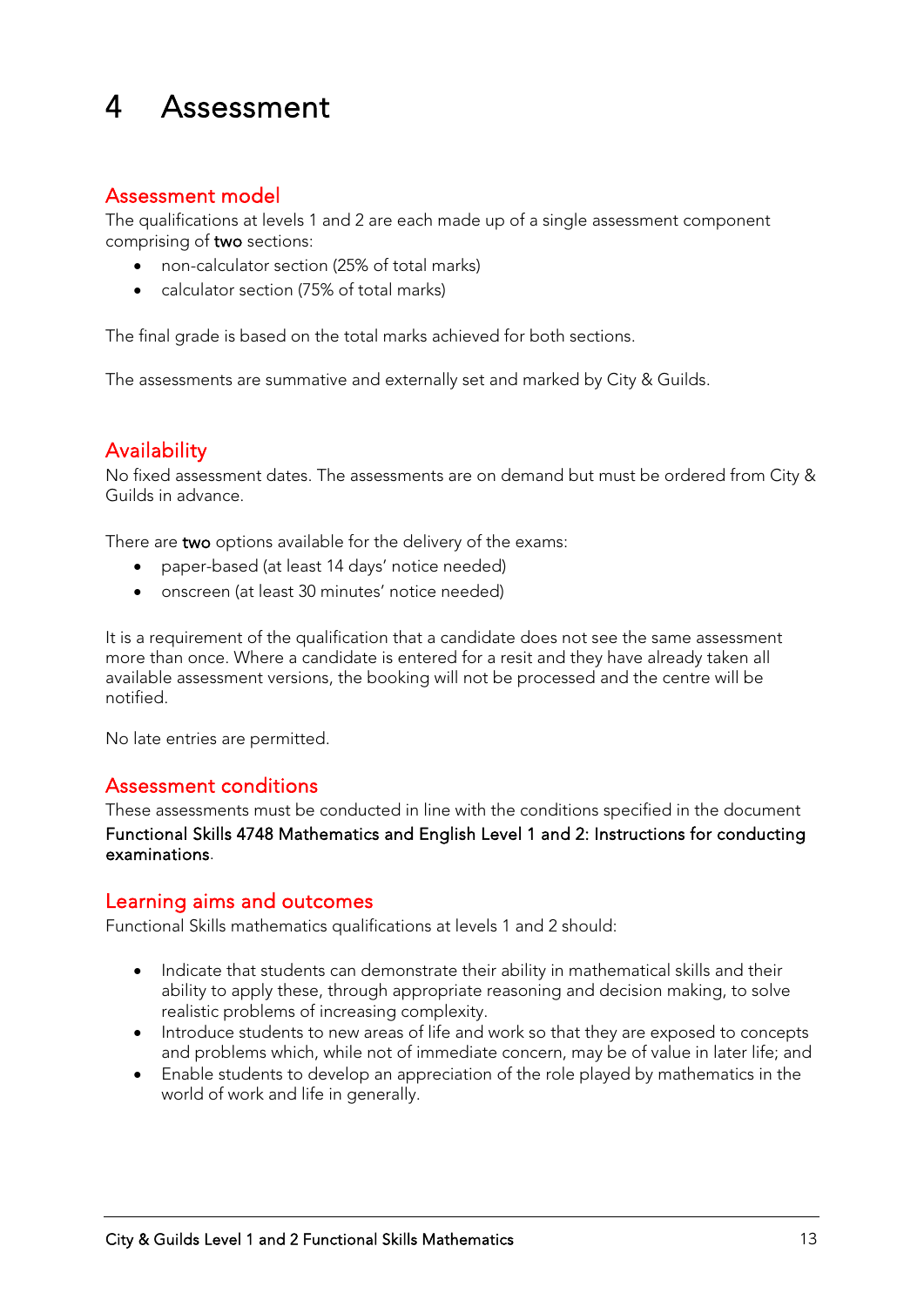#### Assessment design

There is one externally set and marked summative assessment at each level.

At each level the assessment is designed to test a learner's skills with and without a calculator and is therefore split into two sections:

- Section 1 non-calculator (25% of total marks).
- Section 2 calculator (75% of total marks).

The assessment is designed to test both underpinning skills – defined as 'the ability to do maths when not as part of a problem' – and the ability to apply mathematical thinking to solve problems. The weighting given to these in each assessment will be split as follows:

- Underpinning skills 25% of total marks.
- Problem solving 75% of total marks.

Both underpinning skills and problem solving will be assessed within both the non-calculator and the calculator sections.

Each assessment is designed to cover 80-90% of the numbered statements within the subject content\*

Each assessment will include coverage from the following three content areas:

- Number and the number system
- Using common measures, shape and space
- Handling information and data

#### \*[Subject content for functional skills: Mathematics,](https://assets.publishing.service.gov.uk/government/uploads/system/uploads/attachment_data/file/684807/Functional_Skills_Subject_Content_Mathematics.pdf) Ref: DFE-00046-2018

#### **Duration**

Section 1 – 25 minutes Section 2 – 1 hour 20 minutes.

#### Grading

Learners will be awarded either a pass or fail for the overall assessment (ie Section 1 and Section 2 combined).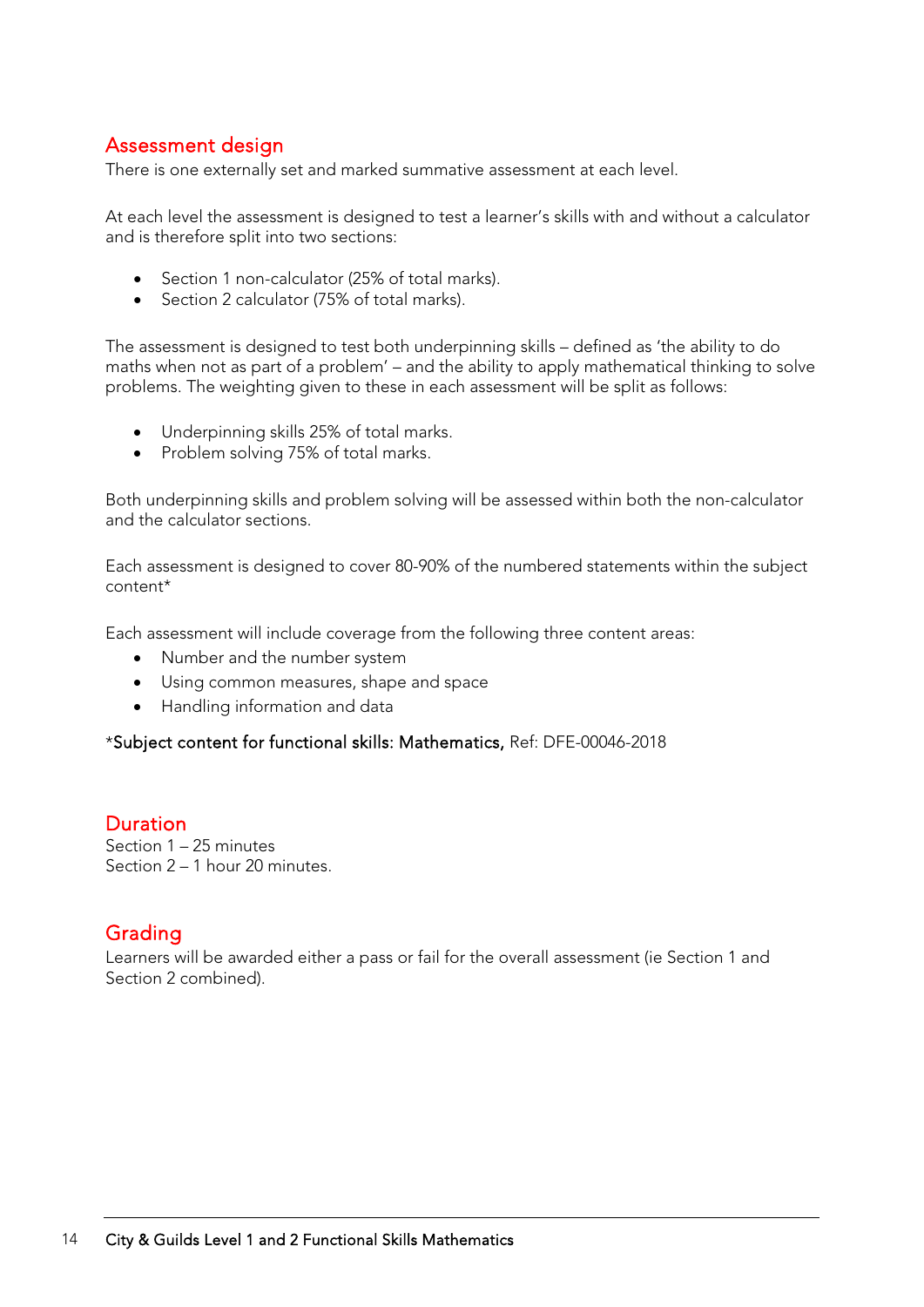#### Permitted/prohibited equipment

Candidates will be assessed on their mathematical ability both with and without a calculator.

Candidates may use a hand-held calculator during the calculator permitted section of the examination only. Hand-held calculators are permitted for both paper-based and e-volve onscreen examinations.

For the e-volve examinations candidates also have the option to use the in-built onscreen calculator. The e-volve system locks down all other software applications whilst the assessment is taking place, so will prevent candidates from being able to access the internet or any other inappropriate aids via the computer that they are using to complete the assessment.

City & Guilds does not prescribe the type of calculator that candidates use but programmable calculators or calculators which access the internet are not permitted. Scientific calculators are permitted but are not a requirement, a basic or simple calculator will suffice.

The DfE Subject Content requires candidates to *measure* angles at level 1 and *calculate* angles at level 2. Because of this, candidates sitting the assessment on paper should have a protractor for Level 1 assessments but must not have a protractor for Level 2 assessments. Candidates sitting the assessment onscreen examination will not need a protractor for the Level 1 assessments.

The tables on the following page summarise the permitted and prohibited equipment for each level and exam method/medium.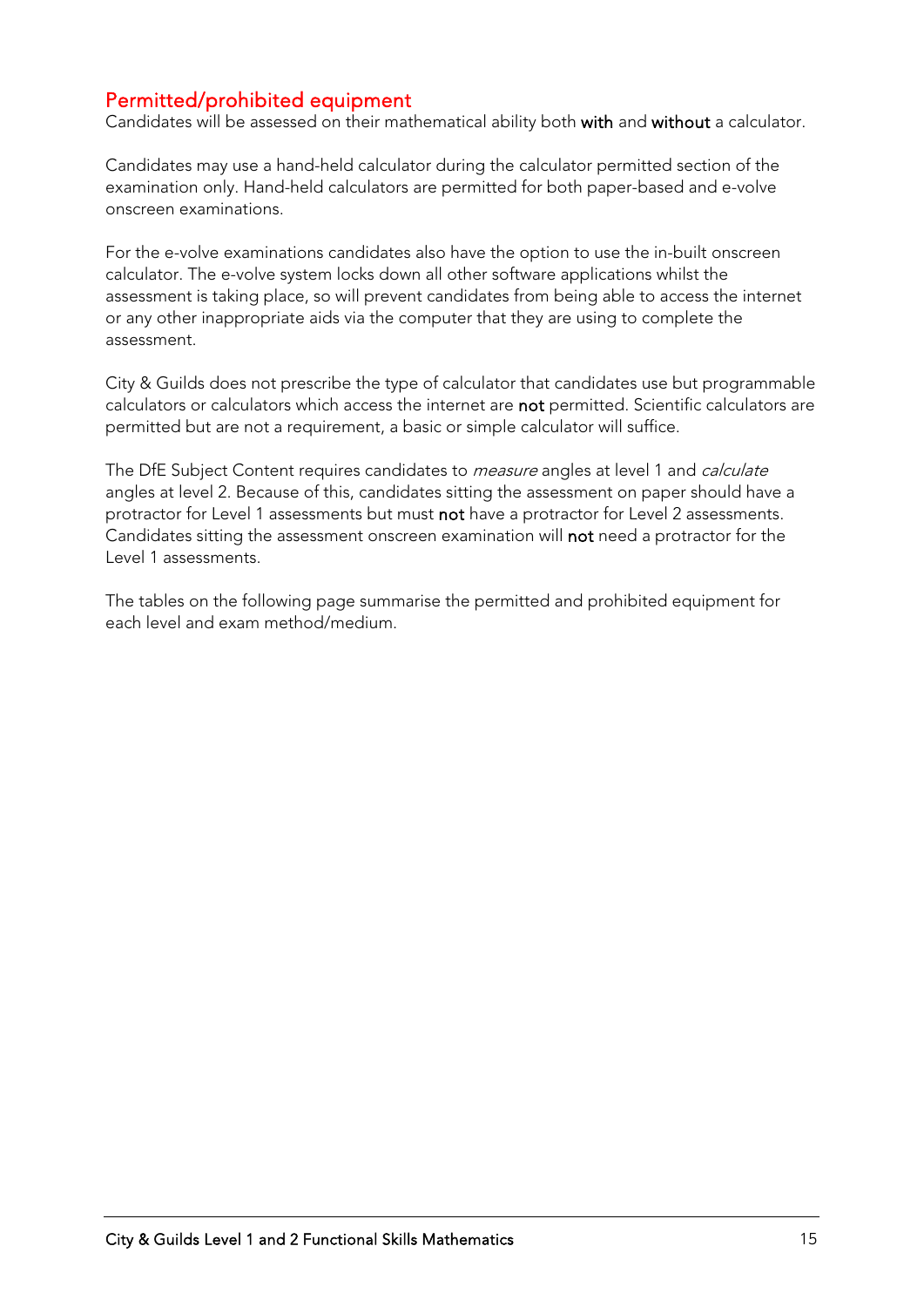### Permitted/prohibited equipment

|                            | Section 1<br>Permitted                                                                                                                                                      | Section 1<br>Prohibited                                                                 | Section 2<br>Permitted                                                                                                                                                                    | Section 2<br>Prohibited                                                   |
|----------------------------|-----------------------------------------------------------------------------------------------------------------------------------------------------------------------------|-----------------------------------------------------------------------------------------|-------------------------------------------------------------------------------------------------------------------------------------------------------------------------------------------|---------------------------------------------------------------------------|
| Level 1<br>Paper-<br>based | Pen<br>Pencil (for<br>diagrams only)<br>Eraser<br>30cm ruler<br>Protractor<br>Dictionary or<br>bilingual dictionary                                                         | Personal laptops,<br>tablets etc<br>Pre-prepared<br>notes<br>Calculator                 | Pen<br>Pencil (for<br>diagrams only)<br>Eraser<br>30cm ruler<br>Protractor<br>Dictionary or<br>bilingual dictionary<br>Calculator                                                         | Personal laptops,<br>tablets etc.<br>Pre-prepared<br>notes.               |
| Level 1<br>E-volve         | Pen<br>Blank paper for<br>rough work<br>(candidates must<br>not bring their<br>own, but it may be<br>handed out by<br>invigilator)<br>Dictionary or<br>bilingual dictionary | Personal laptops,<br>tablets etc<br>Pre-prepared<br>notes<br>Calculator                 | Pen<br>Blank paper for<br>rough work<br>(candidates must<br>not bring their<br>own, but it may be<br>handed out by<br>invigilator)<br>Dictionary or<br>bilingual dictionary<br>Calculator | Personal laptops,<br>tablets etc.<br>Pre-prepared<br>notes.               |
| Level 2<br>Paper-<br>based | Pen<br>Pencil (for<br>diagrams only)<br>Eraser<br>30 cm ruler<br>Dictionary or<br>bilingual dictionary                                                                      | Personal laptops,<br>tablets etc<br>Pre-prepared<br>notes<br>Protractor<br>Calculator   | Pen<br>Pencil (for<br>diagrams only)<br>Eraser<br>30cm ruler<br>Dictionary or<br>bilingual dictionary<br>Calculator                                                                       | Personal laptops,<br>tablets etc.<br>Pre-prepared<br>notes.<br>Protractor |
| Level 2<br>E-volve         | Pen<br>Blank paper for<br>rough work<br>(candidates must<br>not bring their<br>own, but it may be<br>handed out by<br>invigilator)<br>Dictionary or<br>bilingual dictionary | Personal laptops,<br>tablets etc.<br>Pre-prepared<br>notes.<br>Protractor<br>Calculator | Pen<br>Blank paper for<br>rough work<br>(candidates must<br>not bring their<br>own, but it may be<br>handed out by<br>invigilator)<br>Dictionary or<br>bilingual dictionary<br>Calculator | Personal laptops,<br>tablets etc.<br>Pre-prepared<br>notes.<br>Protractor |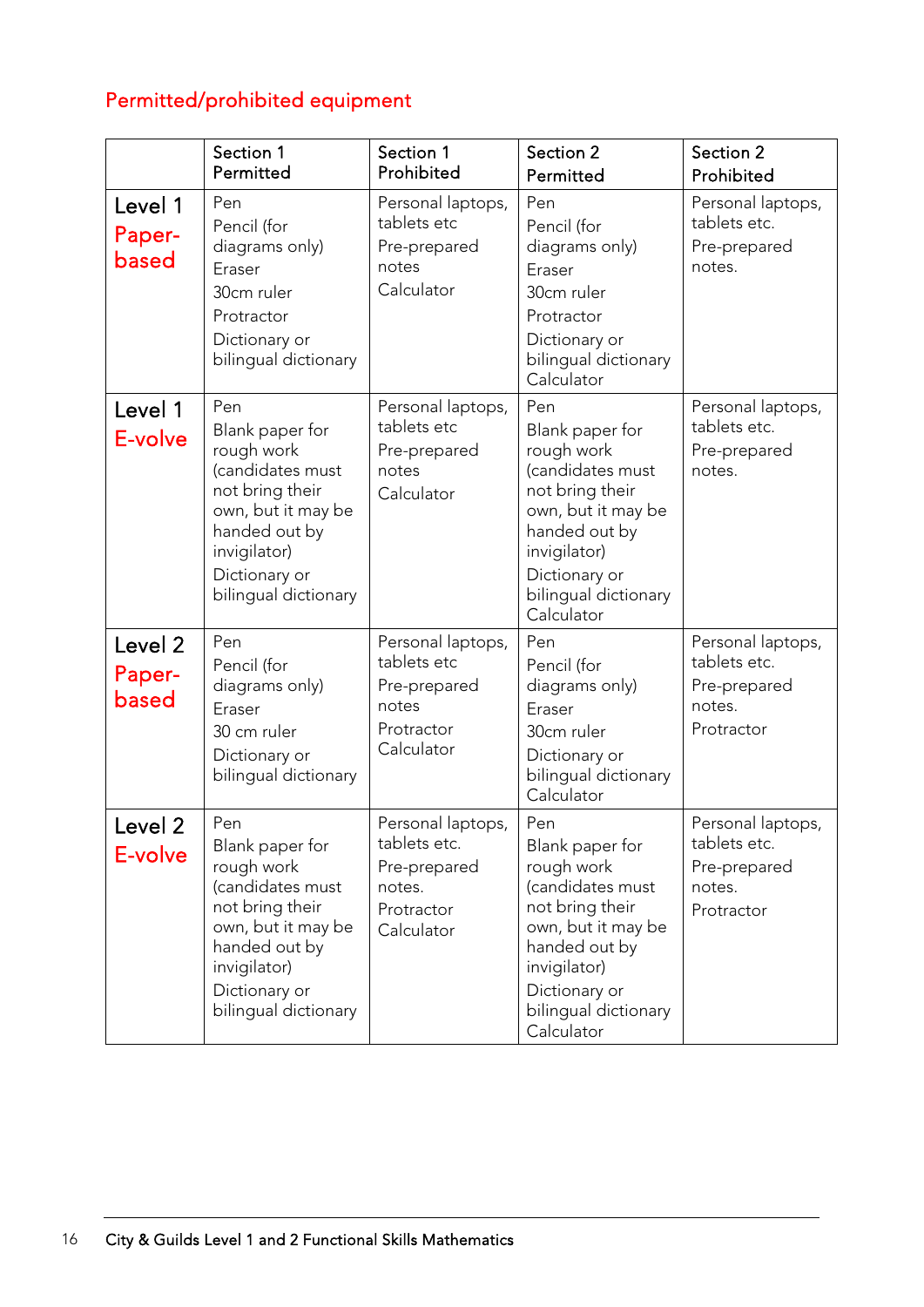#### Assessment Specification Level 1

|                                 | Total<br>marks | Calculator<br>(75%) | Non-<br>Calculator<br>(25%) | Underpinning<br>knowledge<br>(25%) | Problem<br>solving<br>(75%) | Item<br>types                                                                        |
|---------------------------------|----------------|---------------------|-----------------------------|------------------------------------|-----------------------------|--------------------------------------------------------------------------------------|
| Section 1<br>Non-<br>calculator | 15             | 0                   | 15                          | 10                                 | 5                           | Multiple-choice;<br>Short answer<br>fixed response                                   |
| Section 2<br>Calculator         | 45             | 45                  | 0                           | 5                                  | 40                          | Multiple-Choice;<br>Short answer<br>fixed response;<br>Short answer<br>open response |
| Totals                          | 60             | 45                  | 15                          | 15                                 | 45                          |                                                                                      |

#### Assessment Structure Level 1

Section 1 non-calculator (15 marks)

- Underpinning skills 10 marks
- Problem solving 5 marks

Section 2 calculator (45 marks)

- Underpinning skills 5 marks
- Problem solving 40 marks

Sample assessment materials are available on the [Functional Skills \(4748\) qualification page](https://www.cityandguilds.com/qualifications-and-apprenticeships/skills-for-work-and-life/english-mathematics-and-ict-skills/4748-functional-skills#tab=documents)  [of the City & Guilds website.](https://www.cityandguilds.com/qualifications-and-apprenticeships/skills-for-work-and-life/english-mathematics-and-ict-skills/4748-functional-skills#tab=documents)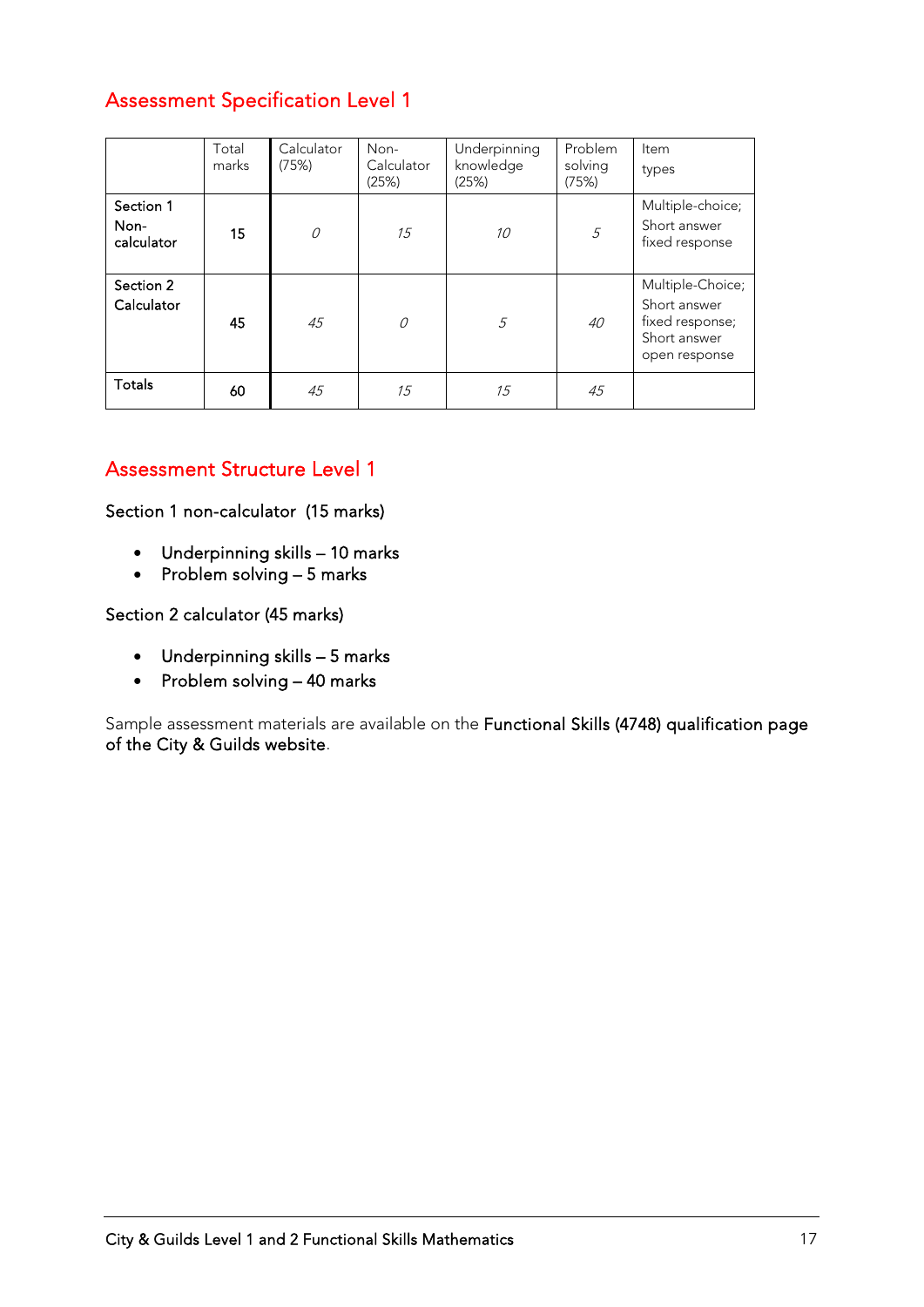#### Subject Content Level 1

Use of number and the number system: students at Level 1 are expected to be able to count in steps of various sizes, including negative numbers; read, write and understand positive whole numbers to one million. They can order and compare whole numbers of any size, and fractions, ratios and decimals and recognise the effect of multiplying and dividing by powers of 10, 100 and 1000. They can identify, compare and extend a range of numerical and spatial patterns, use, understand and calculate with fractions, decimals and percentages and calculate simple interest. For specific content on numbers and the number system see below.

Level 1 - using numbers and the number system – whole numbers, fractions, decimals and percentages

1. Read, write, order and compare large numbers (up to one million)

2. Recognise and use positive and negative numbers

3. Multiply and divide whole numbers and decimals by 10, 100, 1000

4. Use multiplication facts and make connections with division facts

5. Use simple formulae expressed in words for one or two-step operations

6. Calculate the squares of one-digit and two-digit numbers

7. Follow the order of precedence of operators

8. Read, write, order and compare common fractions and mixed numbers

9. Find fractions of whole number quantities or measurements

10. Read, write, order and compare decimals up to three decimal places

11. Add, subtract, multiply and divide decimals up to two decimal places

12. Approximate by rounding to a whole number or to one or two decimal places

13. Read, write, order and compare percentages in whole numbers

14. Calculate percentages of quantities, including simple percentage increases and decreases by 5% and multiples thereof

15. Estimate answers to calculations using fractions and decimals

16. Recognise and calculate equivalences between common fractions, percentages and decimals

17. Work with simple ratio and direct proportions

Use of common measures, shape and space: students at Level 1 are expected to be able to work out simple relationships between common units of measurement to define quantities, also involving mathematical terms for position and direction. They can apply and use calculations with common measures including money, time, length, weight and capacity. They can visualise, draw and describe 2-D and 3-D shapes and use properties of 2-D shapes in calculations. For specific content on common measures, shape and space – see below.

#### Level 1 - using common measures, shape and space

18. Calculate simple interest in multiples of 5% on amounts of money

19. Calculate discounts in multiples of 5% on amounts of money

20. Convert between units of length, weight, capacity, money and time, in the same system

21. Recognise and make use of simple scales on maps and drawings

22. Calculate the area and perimeter of simple shapes including those that are made up of a combination of rectangles

23. Calculate the volumes of cubes and cuboids

24. Draw 2-D shapes and demonstrate an understanding of line symmetry and knowledge of the relative size of angles

25. Interpret plans, elevations and nets of simple 3-D shapes

26. Use angles when describing position and direction, and measure angles in degrees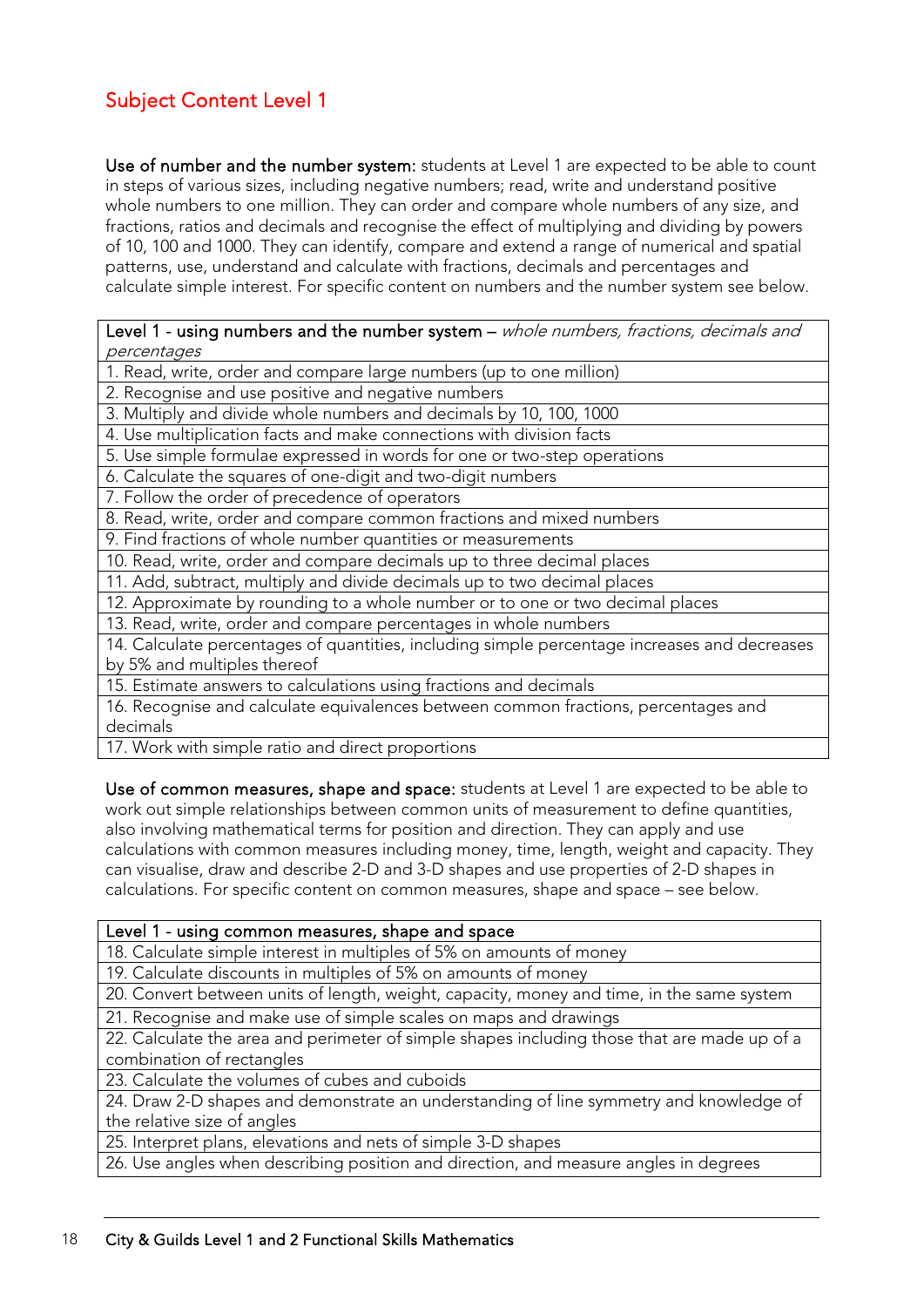Handle information and data: students at Level 1 are expected to be able to select, construct and interpret a range of statistical diagrams in various contexts; select and use methods and forms to present and describe outcomes. They can extract and interpret information from tables, diagrams, charts and graphs; apply simple statistics and recognise features of charts to summarise and compare sets of data; recognise and use the probability scale and interpret probabilities. For specific content on information and data – see below.

#### Level 1 - handling information and data

27. Represent discrete data in tables, diagrams and charts including pie charts, bar charts and line graphs

28. Group discrete data and represent grouped data graphically

29. Find the mean and range of a set of quantities

30. Understand probability on a scale from 0 (impossible) to 1 (certain) and use probabilities to compare the likelihood of events

31. Use equally likely outcomes to find the probabilities of simple events and express them as fractions

Solving mathematical problems and decision making: students at Level 1 are expected to be able to use the knowledge and skills listed above to recognise and obtain a solution or solutions to a straightforward problem. A straightforward problem is one that requires students to either work through one step or process or to work through more than one connected step or process.

Individual problems are based on the knowledge and/or skills in the mathematical content areas (number and the number system; common measures, shape and space; information and data). At Level 1 it is expected that the student will be able to address individual problems, some of which draw upon a combination of any two of the mathematical content areas and require students to make connections between those content areas.

#### Level 1 - solving mathematical problems and decision making Students at Level 1 are expected to be able to:

- Read, understand and use mathematical information and mathematical terms used at this level;
- Address individual problems as described above;
- Use knowledge and understanding to a required level of accuracy;
- Analyse and interpret answers in the context of the original problem;
- Check the sense, and reasonableness, of answers; and
- Present results with appropriate explanation and interpretation demonstrating simple reasoning to support the process and show consistency with the evidence presented.

The context of individual problems at this level will require some comprehension in order for the student to be able independently to identify and carry out an appropriate mathematical approach.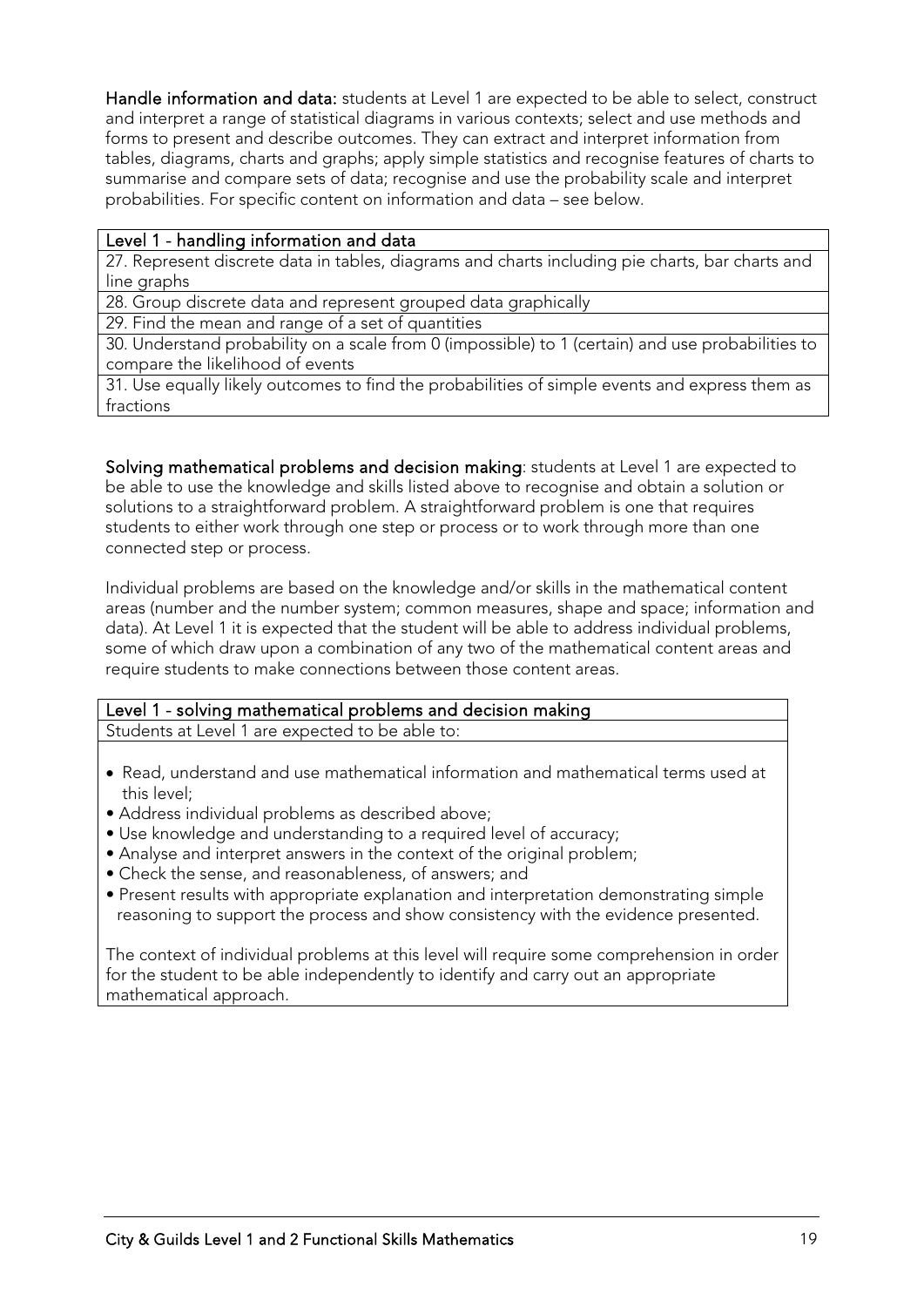#### Assessment Specification Level 2

|                                 | Total<br>marks | Calculator<br>(75%) | Non-<br>Calculator<br>(25%) | Underpinning<br>knowledge<br>(25%) | Problem<br>solving<br>(75%) | <b>Item</b><br>types                                                                                |
|---------------------------------|----------------|---------------------|-----------------------------|------------------------------------|-----------------------------|-----------------------------------------------------------------------------------------------------|
| Section 1<br>Non-<br>calculator | 15             | 0                   | 15                          | 10                                 | 5                           | Multiple<br>choice;<br>Short<br>answer<br>fixed<br>response                                         |
| Section 2<br>Calculator         | 45             | 45                  | 0                           | 5                                  | 40                          | Multiple<br>Choice;<br>Short<br>answer<br>fixed<br>response;<br>Short<br>answer<br>open<br>response |
| <b>Totals</b>                   | 60             | 45                  | 15                          | 15                                 | 45                          |                                                                                                     |

#### Assessment Structure Level 2

Section 1 non-calculator (15 marks)

- Underpinning skills 10 marks
- Problem solving 5 marks

#### Section 2 calculator (45 marks)

- Underpinning skills 5 marks
- Problem solving 40 marks

Sample assessment materials are available on the [Functional Skills \(4748\) qualification page](https://www.cityandguilds.com/qualifications-and-apprenticeships/skills-for-work-and-life/english-mathematics-and-ict-skills/4748-functional-skills#tab=documents)  [of the City & Guilds website.](https://www.cityandguilds.com/qualifications-and-apprenticeships/skills-for-work-and-life/english-mathematics-and-ict-skills/4748-functional-skills#tab=documents)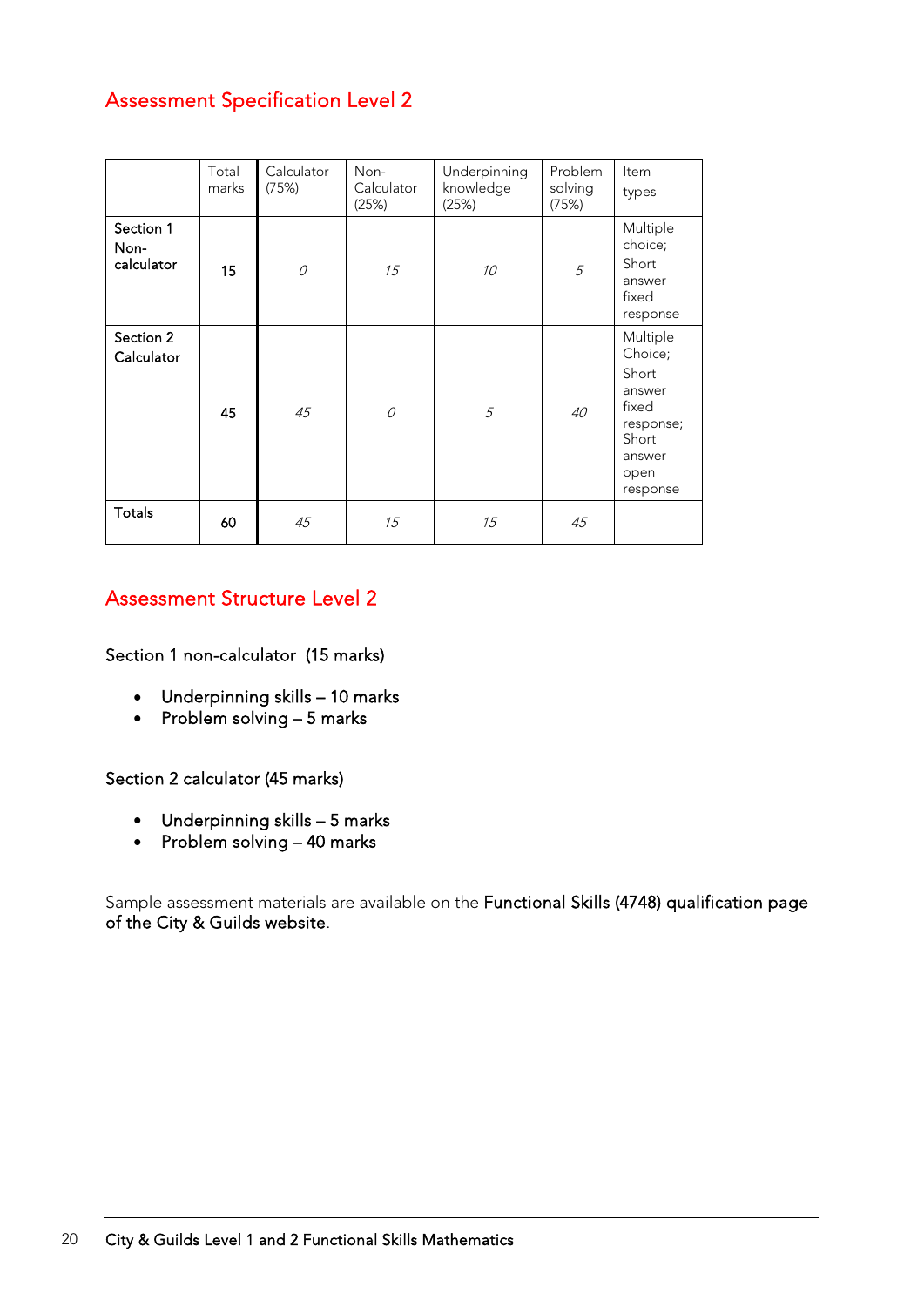#### Subject Content: Level 2

Use of numbers and the number system: students at Level 2 are expected to be able to use numbers of any size; read, write and make use of positive and negative integers of any size; use, order and compare integers, fractions, decimals, percentages and ratios as well as recognise the value of a digit in any whole or decimal number. They can use numerical and spatial patterns for a purpose and calculate with, and convert between, numbers written as fractions, decimals, percentages and ratios. For specific content on numbers and the number system – see below.

Level 2 - using numbers and the number system - whole numbers, fractions, decimals and percentages

1. Read, write, order and compare positive and negative numbers of any size

2. Carry out calculations with numbers up to one million including strategies to check answers including estimation and approximation

3. Evaluate expressions and make substitutions in given formulae in words and symbols

4. Identify and know the equivalence between fractions, decimals and percentages

5. Work out percentages of amounts and express one amount as a percentage of another

6. Calculate percentage change (any size increase and decrease), and original value after percentage change

7. Order, add, subtract and compare amounts or quantities using proper and improper fractions and mixed numbers

8. Express one number as a fraction of another

9. Order, approximate and compare decimals

10. Add, subtract, multiply and divide decimals up to three decimal places

11. Understand and calculate using ratios, direct proportion and inverse proportion

12. Follow the order of precedence of operators, including indices

Use of measures, shape and space: students at Level 2 are expected to be able to handle relationships between measurements of various kinds, use angles and coordinates when involving position and direction and make use of geometric properties in calculations with 2-D and 3-D shapes and understand the relationships between them. For specific content on measures, shape and space – see below.

#### Level 2 - measures, shape and space

13. Calculate amounts of money, compound interest, percentage increases, decreases and discounts including tax and simple budgeting

14. Convert between metric and imperial units of length, weight and capacity using a) a conversion factor and b) a conversion graph

15. Calculate using compound measures including speed, density and rates of pay

16. Calculate perimeters and areas of 2-D shapes including triangles and circles and composite shapes including non-rectangular shapes (formulae given except for triangles and circles)

17. Use formulae to find volumes and surface areas of 3-D shapes including cylinders (formulae to be given for 3-D shapes other than cylinders)

18. Calculate actual dimensions from scale drawings and create a scale diagram given actual measurements

19. Use coordinates in 2-D, positive and negative, to specify the positions of points

20. Understand and use common 2-D representations of 3-D objects

21. Draw 3-D shapes to include plans and elevations

22. Calculate values of angles and/or coordinates with 2-D and 3-D shapes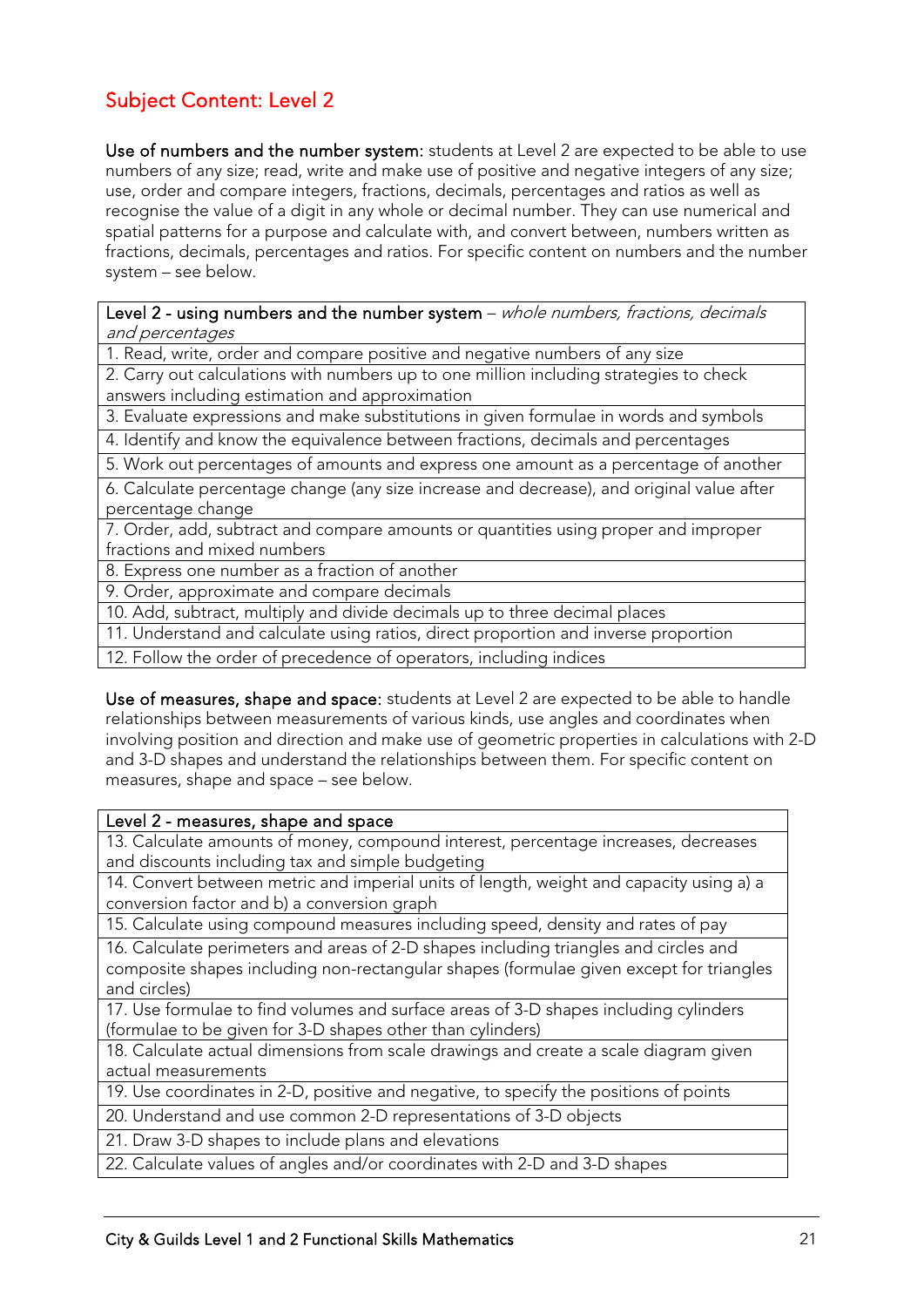Handle information and data: students at Level 2 are expected to be able to construct, interpret and evaluate a range of statistical diagrams. They can calculate and interpret probabilities. They can calculate, analyse, compare and interpret appropriate data sets, tables, diagrams and statistical measures such as common averages (mean, median, mode) and spread (range), and use statistics to compare sets of data. They can identify patterns and trends from data as well as recognise simple correlation. For specific content on information and data see below.

#### Level 2 - handling information and data

23. Calculate the median and mode of a set of quantities

24. Estimate the mean of a grouped frequency distribution from discrete data

25. Use the mean, median, mode and range to compare two sets of data

26. Work out the probability of combined events including the use of diagrams and tables, including two-way tables

27. Express probabilities as fractions, decimals and percentages

28. Draw and interpret scatter diagrams and recognise positive and negative correlation

Solving mathematical problems and decision making: students at Level 2 are expected to be able to use the knowledge and skills listed above to recognise and obtain a solution or solutions to a complex problem. A complex problem is one which requires a multistep process, typically requiring planning and working through at least two connected steps or processes.

Individual problems are based on a combination of the knowledge and/or skills from the mathematical content areas (number and the number system; measures, shape and space; information and data). At Level 2 it is expected that the student will be able to address individual problems some of which draw upon a combination of all three mathematical areas and require students to make connections between those content areas.

#### Level 2 - solving mathematical problems and decision making

Students at Level 2 are expected to be able to:

- Read, understand, and use mathematical information and mathematical terms;
- Address individual problems as described above;
- Use knowledge and understanding to a required level of accuracy;
- Identify suitable operations and calculations to generate results;
- Analyse and interpret answers in the context of the original problem;
- Check the sense and reasonableness of answers; and
- Present and explain results clearly and accurately demonstrating reasoning to support the process and show consistency with the evidence presented.

The context of individual problems at this level will require interpretation and analysis in order for the student to be able independently to identify and carry out an appropriate mathematical process or processes.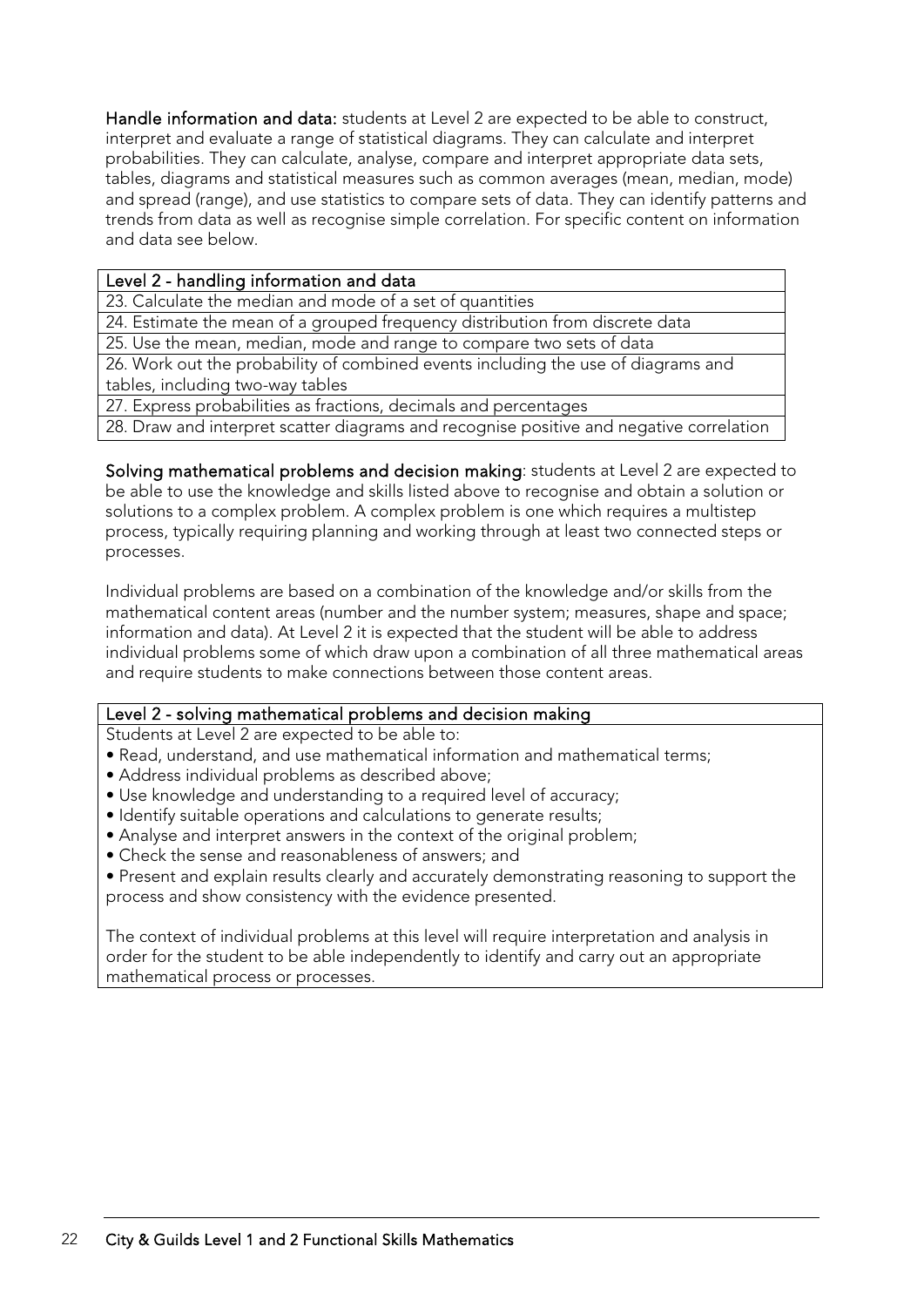# <span id="page-22-0"></span>5 Performance feedback

Performance feedback for individual candidates is available for both paper-based and evolve exams. The table below summarises how feedback can be accessed:

| Assessment component                      | <b>Feedback</b><br>format                                          | How accessed?                                                                                      |
|-------------------------------------------|--------------------------------------------------------------------|----------------------------------------------------------------------------------------------------|
| FS Mathematics Level 1 & 2<br>Paper-based | Performance<br>codes on<br>Notification of<br>Candidate<br>Results | Request through the Walled Garden.<br>Hard copy notification sent with confirmation of<br>results. |
| FS Mathematics Level 1 & 2<br>E-volve     | Score Report                                                       | Online score report.<br>Based on provisional mark data prior to final<br>quality checks.           |

#### Performance feedback – paper-based

A Notification of Results (NCR) statement is issued confirming the grade. It also provides a series of *performance codes* which identify relative performance in each of the relevant Functional Skills Subject Content Statements. The list and description of performance codes is available on the [Functional Skills \(4748\) qualification page of the City & Guilds website.](https://www.cityandguilds.com/qualifications-and-apprenticeships/skills-for-work-and-life/english-mathematics-and-ict-skills/4748-functional-skills#tab=documents).

#### Performance feedback – e-volve

A score report is available through e-volve analytics once the examiner has entered a provisional mark. The score report indicates the *proportion* of marks (expressed as a percentage) the candidate achieved for each of the relevant Functional Skills Subject Content **Statements** 

Because the score report is generated from a **provisional mark** (prior to any quality checks) and not the final confirmed mark issued via the Walled Garden, there will sometimes be a discrepancy between the two. Whilst any adjustments are invariably minor, occasionally they will be enough to affect candidates' overall grade, so it's vital that the overall marks/grades on score reports are treated only as indicative.

Regardless of any subsequent adjustment to final marks, the score report will nevertheless provide an outline of relative strengths and weaknesses.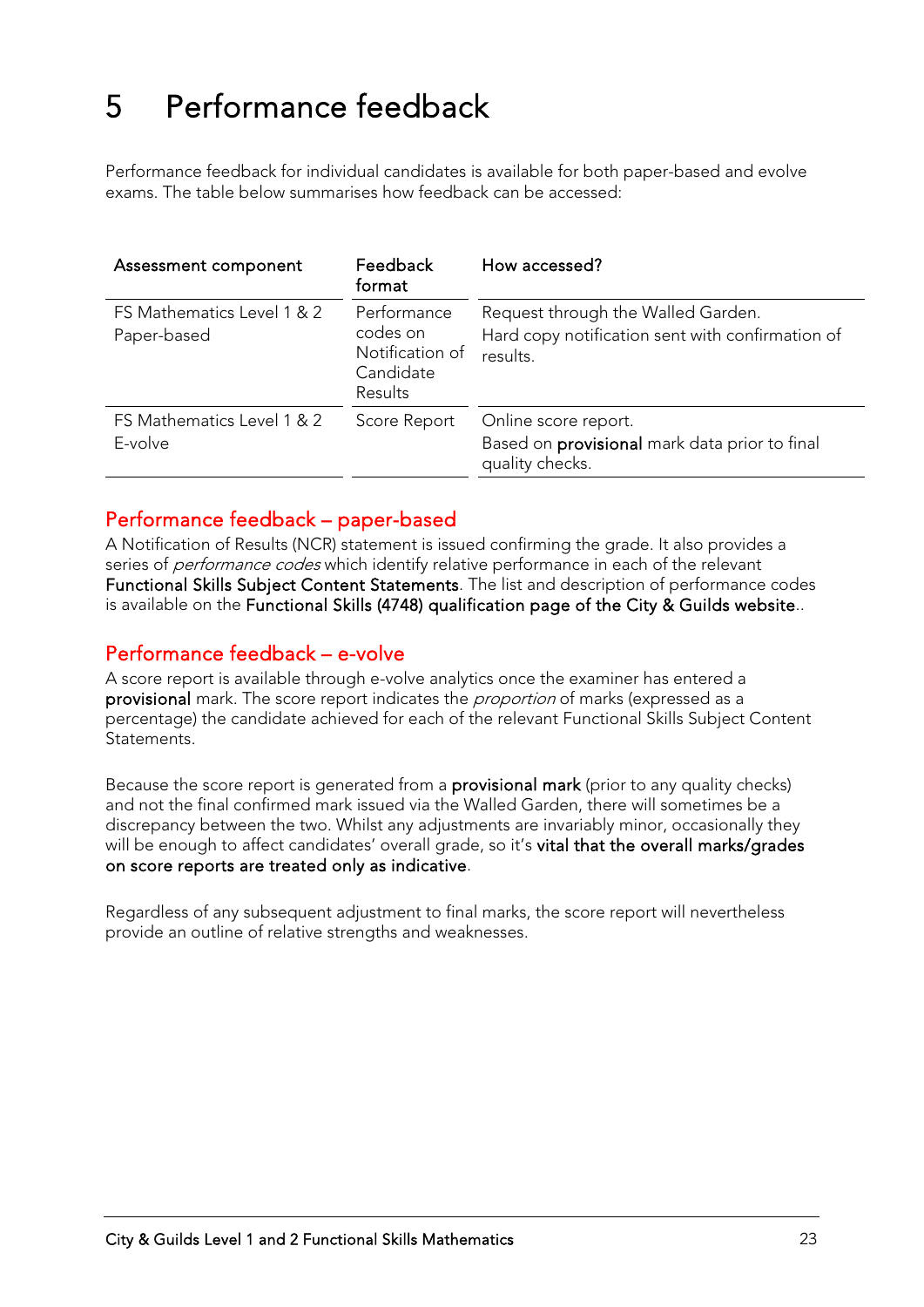## <span id="page-23-0"></span>6 Access and Inclusion

#### Access arrangements

We have taken note of the provisions of equalities legislation in developing and administering this specification.

We can make arrangements so that candidates with disabilities, special educational needs and temporary injuries can access the assessment. These arrangements must be made before assessment takes place.

It is the responsibility of the centre to ensure at the start of a programme of learning that candidates will be able to access the requirements of the qualification.

Candidates can have access to all forms of equipment, software and assistance (eg scribe, reader) that constitute their normal way of working, provided that these do not affect the reliability or validity of assessment outcomes or give the learner an assessment advantage over other learners undertaking the same or similar assessments.

Candidates can access any of the following when undertaking the assessment: Readers Scribes Practical Assistants **Transcripts** BSL interpreters Modified question papers (including Braille) Extra Time.

Where access arrangements are necessary, the approval process is the same as for any other types of external assessment. Any instances where candidates require extra time, a reader or a scribe must be approved in advance by City & Guilds.

For more information on how to apply for access arrangements please refer to our dedicated webpages, [Access Arrangements.](https://www.cityandguilds.com/delivering-our-qualifications/centre-development/centre-document-library/policies-and-procedures/access-arrangements-reasonable-adjustments)

#### Exemptions – please note

Disability Discrimination legislation (now incorporated into the 2010 Equality Act) permits the granting of exemptions for specific assessment components within qualifications in certain circumstances. In the case of Functional Skills Mathematics this is not possible since the whole qualification comprises only one assessment component.

#### Modified assessment materials

The following formats may be ordered directly (as Named on Demand assessments):

- Braille These will be in contracted (Grade 2) Unified English Braille (UEB).
- Enlarged print Text for these assessments will be 24 point on A4-sized paper.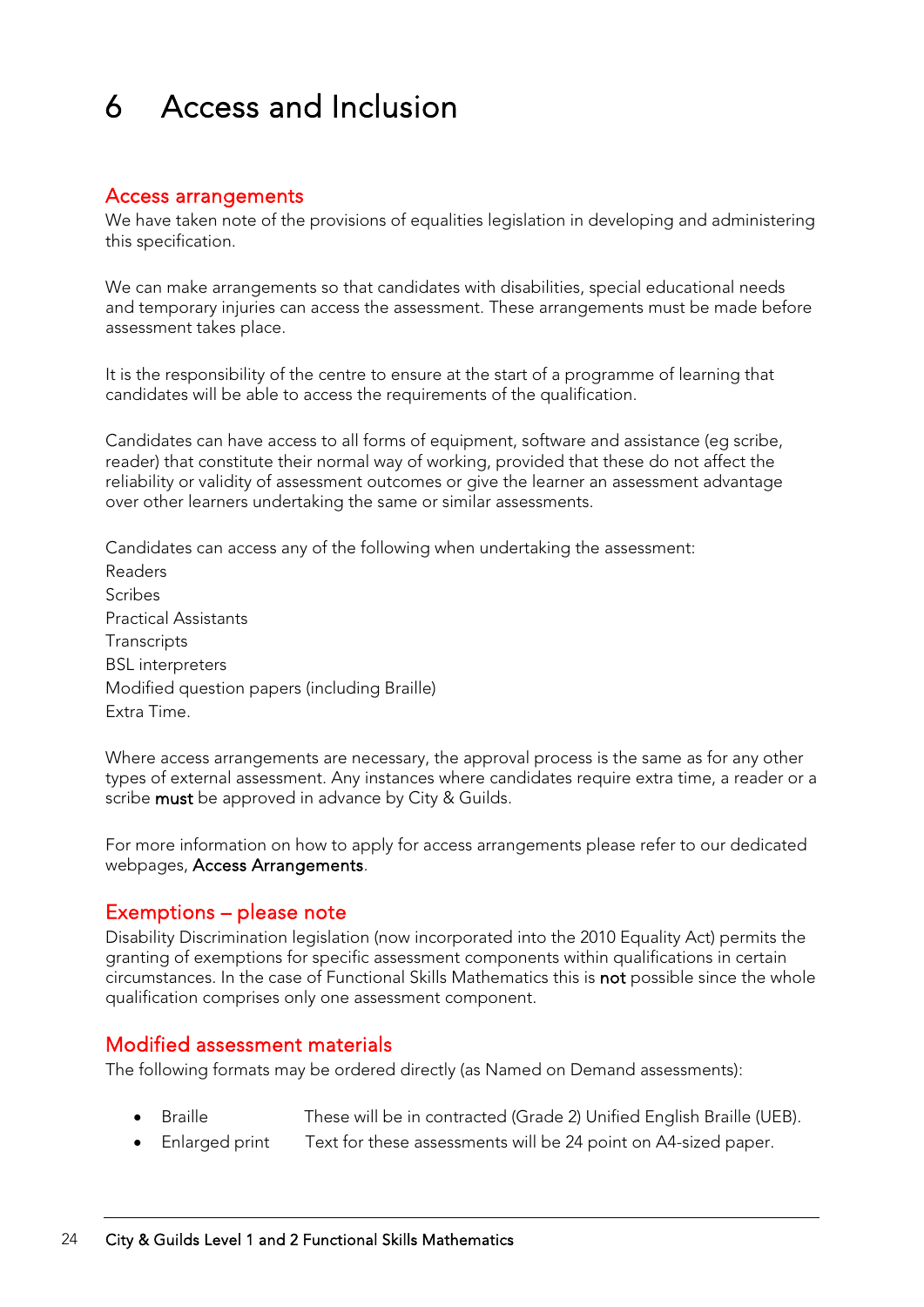#### Use of accessibility tools

Where candidates' normal way of working involves the use of assistive software that cannot be supported by the e-volve system centres should contact our Access Arrangements team to arrange for the assessment to be provided in a compatible format. They can be contacted at [policy@cityandguilds.com](mailto:policy@cityandguilds.com) or 020 7294 2772.

#### Access arrangements within the e-volve system

When scheduling assessments on e-volve, it is possible to add time extensions. Any instances where candidates require extra time must be approved in advance by City & Guilds. Please see the [Access Arrangements](https://www.cityandguilds.com/delivering-our-qualifications/centre-development/centre-document-library/policies-and-procedures/access-arrangements-reasonable-adjustments) section of City & Guilds' website for details of how to do this.

Candidates can change the background colour and use some types of magnification software for further details, please see [www.cityandguilds.com/e-volve](http://www.cityandguilds.com/e-volve).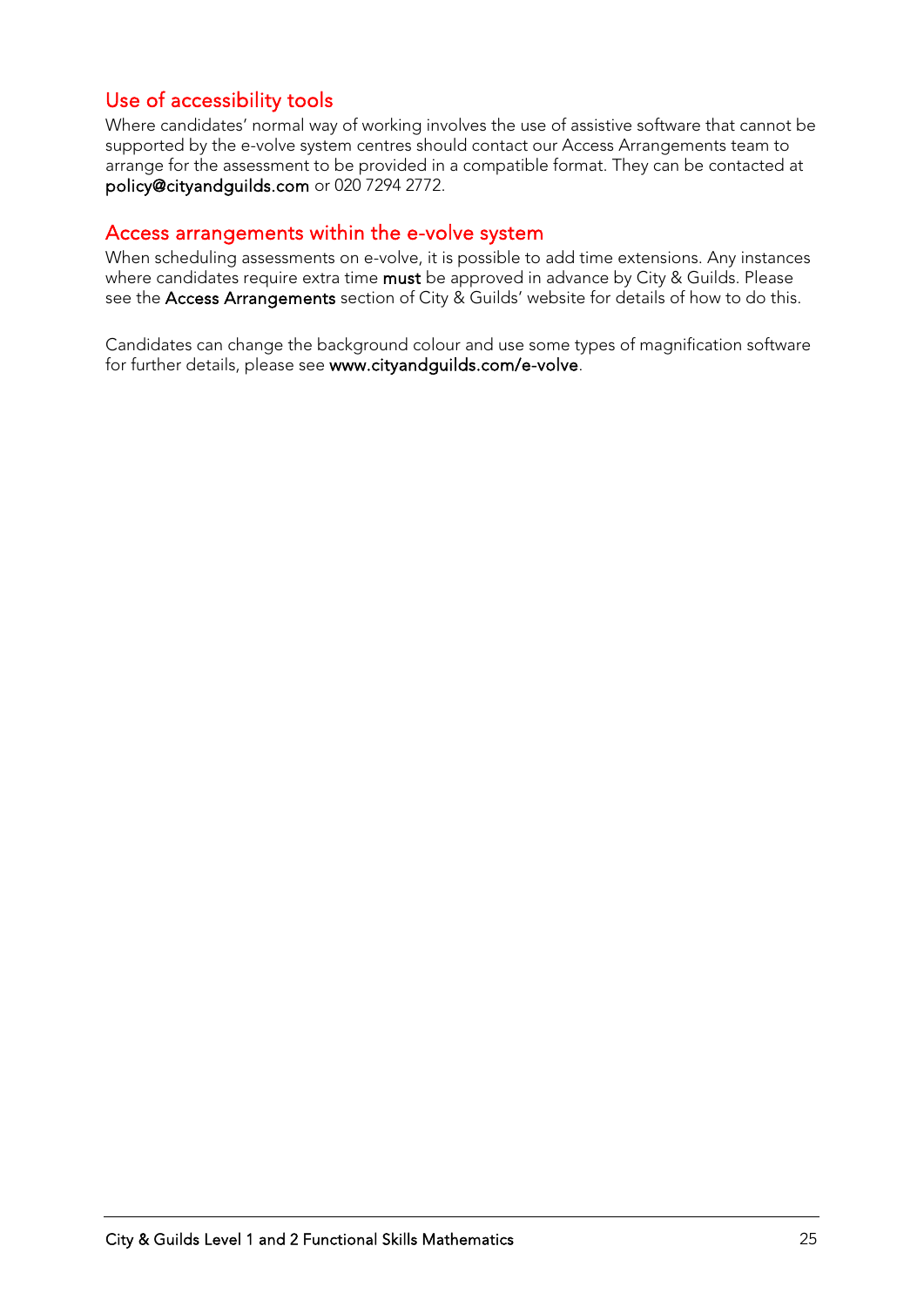### <span id="page-25-0"></span>Appendix 1 Sources of general information

The following documents contain essential information for centres delivering City & Guilds qualifications. They should be referred to in conjunction with this handbook. To download the documents and to find other useful documents, go to the *[Centre Document Library](https://www.cityandguilds.com/delivering-our-qualifications/centre-development/centre-document-library)* on [www.cityandguilds.com](http://www.cityandguilds.com/) or click on the links below:

#### [Quality Assurance Standards: Centre Handbook](https://www.cityandguilds.com/-/media/ilm-website/sharepoint-documents/_published-documents/qas-centre-handbook-pdf.ashx?la=en&hash=4A5447E601FBB9B560AAE285C5ECD56173ED22DA)

This document is for all approved centres and provides guidance to support their delivery of our qualifications. It includes information on

- Centre quality assurance criteria and monitoring activities
- Administration and assessment systems
- Centre-facing support teams at City & Guilds / ILM
- Centre quality assurance roles and responsibilities.

The Centre Handbook should be used to ensure compliance with the terms and conditions of the Centre Contract.

#### [Quality Assurance Standards: Centre Assessment](https://www.cityandguilds.com/-/media/ilm-website/sharepoint-documents/_published-documents/qas-centre-assessment-pdf.ashx?la=en&hash=2E8427DC28E5517AFE5778E08398F69DF48EB554)

This document sets out the minimum common quality assurance requirements for our regulated and non-regulated qualifications that feature centre assessed components. Specific guidance will also be included in relevant qualification handbooks and/or assessment documentation.

It incorporates our expectations for centre internal quality assurance and the external quality assurance methods we use to ensure that assessment standards are met and upheld. It also details the range of sanctions that may be put in place when centres do not comply with our requirements, or actions that will be taken to align centre marking/assessment to required standards. Additionally, it provides detailed guidance on the secure and valid administration of centre-assessments.

#### [Access arrangements - When and how applications need to be made to City & Guilds](https://www.cityandguilds.com/-/media/cityandguilds-site/documents/delivering-our-qualifications/access-arrangements-when-and-how-to-apply-pdf.ashx?la=en&hash=8358C1BB86F242D18E468D771939693867E9CBEE)

provides full details of the arrangements that may be made to facilitate access to assessments and qualifications for candidates who are eligible for adjustments in assessment.

The **[Centre Document Library](https://www.cityandguilds.com/delivering-our-qualifications/centre-development/centre-document-library)** also contains useful information on such things as:

- Conducting examinations
- Registering learners
- Appeals and malpractice

#### Useful contacts

Please visit the Contact Us section of the City & Guilds website, [Contact us](https://www.cityandguilds.com/help/contact-us)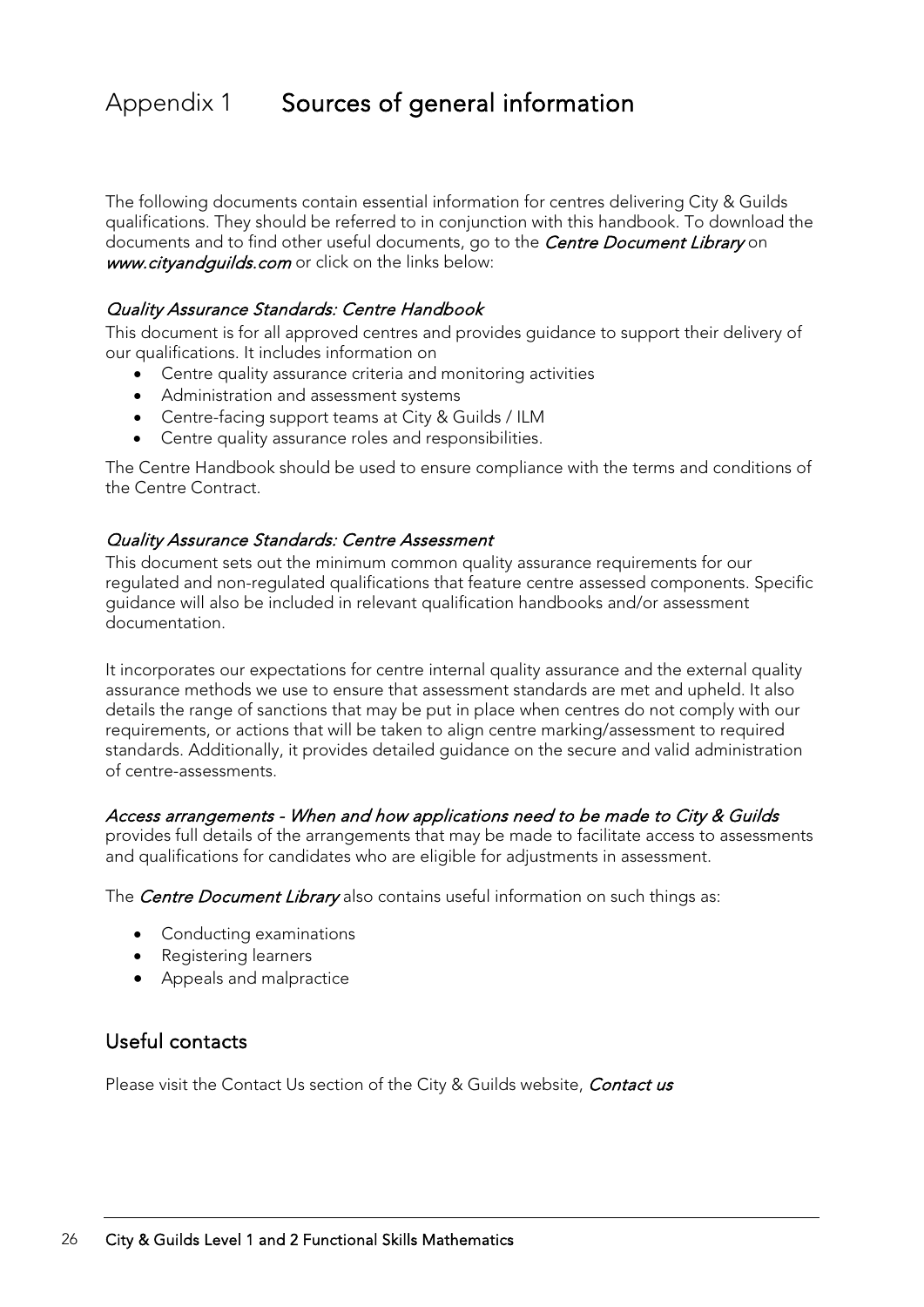### <span id="page-26-0"></span>Appendix 2 Summary of examination requirements

| Section                    | Duration              |
|----------------------------|-----------------------|
| Section 1 (non-calculator) | 25 minutes            |
| Section 2 (calculator)     | 1 hour and 20 minutes |

#### The following are not permitted:

- A calculator is not permitted in Section 1.
- A protractor is not permitted at Level 2.

For the paper-based exams, candidates will need:

| Level 1            | Pen<br>$\bullet$<br>Pencil<br>Eraser<br>30cm ruler<br>$\bullet$<br>Protractor<br>Calculator (Section 2 only)<br>$\bullet$ |
|--------------------|---------------------------------------------------------------------------------------------------------------------------|
| Level <sub>2</sub> | Pen<br>$\bullet$<br>Pencil<br>Eraser<br>30 cm ruler<br>$\bullet$<br>Calculator (Section 2 only)                           |